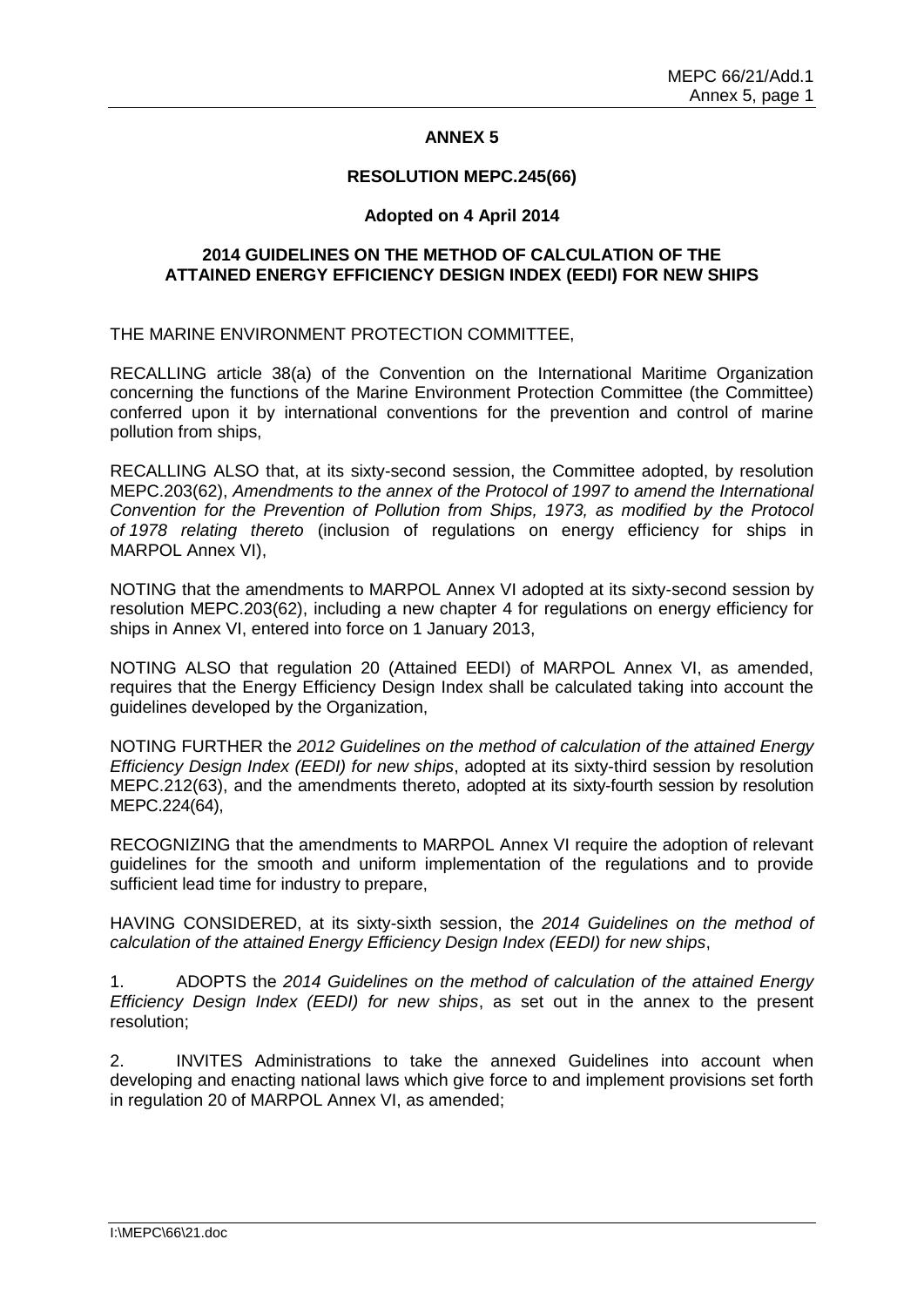3. REQUESTS the Parties to MARPOL Annex VI and other Member Governments to bring the annexed Guidelines related to the Energy Efficiency Design Index (EEDI) to the attention of shipowners, ship operators, shipbuilders, ship designers and any other interested parties;

4. AGREES to keep these Guidelines under review in the light of experience gained with their implementation;

5. SUPERSEDES the *2012 Guidelines on the method of calculation of the attained Energy Efficiency Design Index (EEDI) for new ships* adopted by resolution MEPC.212(63), as amended by resolution MEPC.224(64).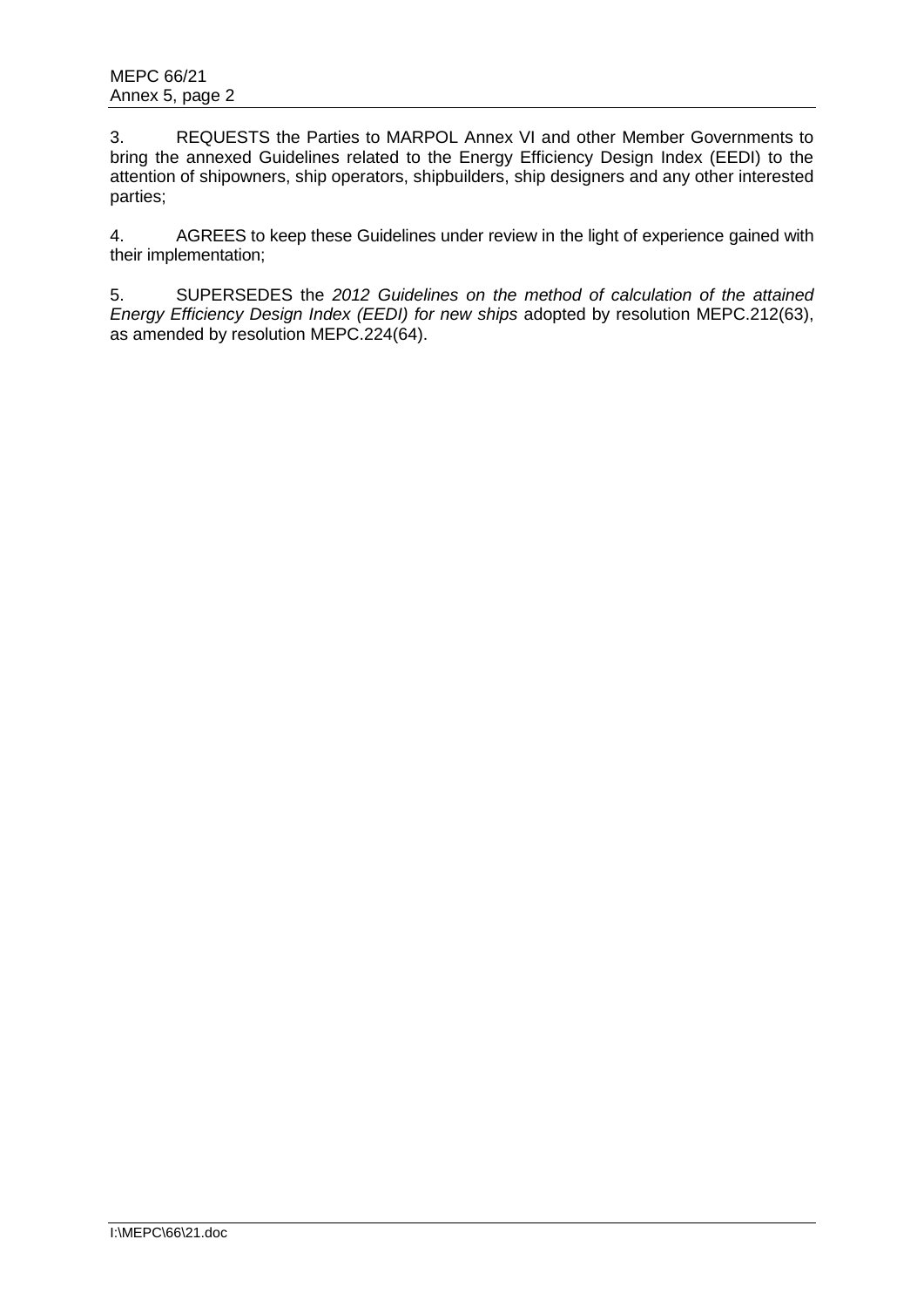### ANNEX

# **2014 GUIDELINES ON THE METHOD OF CALCULATION OF THE ATTAINED ENERGY EFFICIENCY DESIGN INDEX (EEDI) FOR NEW SHIPS**

### **CONTENTS**

### 1 Definitions

- 2 Energy Efficiency Design Index (EEDI), including equation
	- 2.1  $C_F$ ; conversion factor between fuel consumption and  $CO_2$  emission
	- 2.2 *Vref* ; ship speed
	- 2.3 *Capacity*
		- 2.3.1 Bulk carriers, tankers, gas carriers, LNG carriers, ro-ro cargo ships (vehicle carriers), ro-ro cargo ships, ro-ro passenger ships, general cargo ships, refrigerated cargo carrier and combination carriers
		- 2.3.2 Passenger ships and cruise passenger ships
		- 2.3.3 Containerships
	- 2.4 *Deadweight*
	- 2.5 *P* ; Power of main and auxiliary engines
		- 2.5.1 *PME* ; power of main engines
		- 2.5.2 *PPTO* ; shaft generator
		- 2.5.3  $P_{PTI}$ ; shaft motor
		- 2.5.4 *Peff* ; output of innovative mechanical energy efficient technology
		- 2.5.5 *PAEeff* ; auxiliary power reduction
		- 2.5.6 *PAE* ; power of auxiliary engines
	- 2.6 *Vref*, *Capacity* and *P*
	- 2.7 *SFC* ; Specific fuel consumption
	- 2.8 *f<sup>j</sup>* ; Correction factor for ship specific design elements
		- 2.8.1  $f_i$ ; ice-class ships
		- 2.8.2 *f<sup>j</sup>* ; shuttle tankers
		- 2.8.3 *fjroro* ; ro-ro cargo and ro-ro passenger ships
		- 2.8.4 *f<sup>j</sup>* ; general cargo ships
		- 2.8.5  $f_i$ ; other ship types
	- 2.9 *f<sup>w</sup>* ; Weather factor
	- 2.10 *feff* ; Availability factor of innovative energy efficiency technology
	- 2.11 *f<sup>i</sup>* ; Capacity factor
		- 2.11.1  $f_i$ ; ice-class ships
		- 2.11.2 *f<sup>i</sup>* ; ship specific voluntary structural enhancement
		- 2.11.3 *f<sup>i</sup>* ; bulk carriers and oil tankers under Common Structural Rules (CSR)
		- 2.11.4  $f_i$ ; other ship types
	- 2.12 *f<sup>c</sup>* ; Cubic capacity correction factor
		- 2.12.1  $f_c$ ; chemical tankers
			- 2.12.2  $f_c$ ; gas carriers
		- 2.12.3 *fcRoPax*; ro-ro passenger ships
	- 2.13 *Lpp* ; Length between perpendiculars
	- 2.14 *f<sup>l</sup> ;* Factor for general cargo ships equipped with cranes and other cargorelated gear
	- 2.15 *d<sup>s</sup>* ; Summer load line draught
	- 2.16 *B<sup>s</sup>* ; Breadth
	- 2.17  $\nabla$  ; Volumetric displacement
	- 2.18 *g* ; gravitational acceleration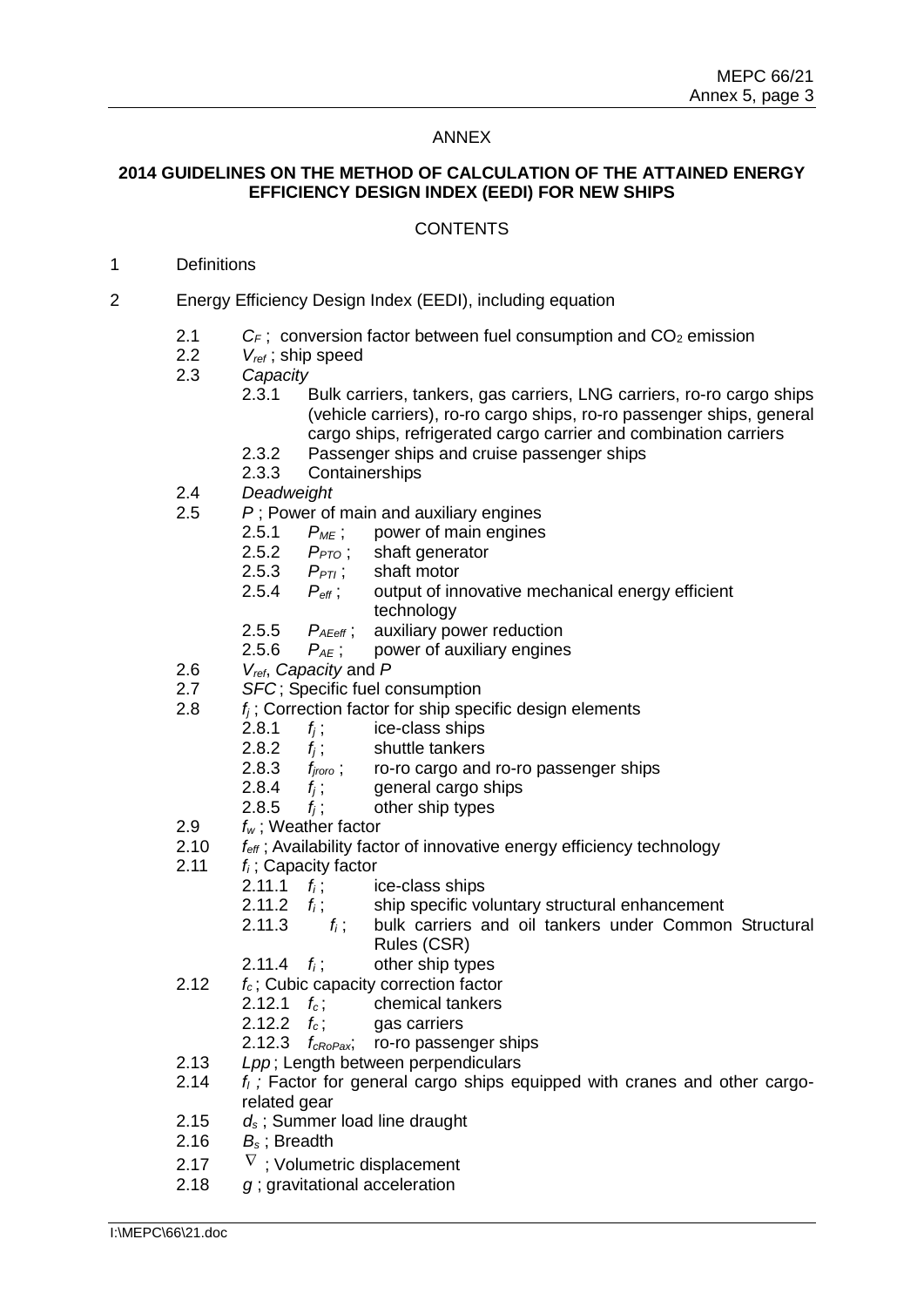## MEPC 66/21 Annex 5, page 4

| <b>APPENDIX 1</b> | A generic and simplified power plant                                                                          |
|-------------------|---------------------------------------------------------------------------------------------------------------|
| <b>APPENDIX 2</b> | Guidelines for the development of electric power tables for EEDI<br>(EPT-EEDI)                                |
| APPENDIX 3        | A generic and simplified marine power plant for a cruise passenger ship<br>having non-conventional propulsion |
| APPENDIX 4        | EEDI calculation examples for use of dual fuel engines                                                        |
|                   |                                                                                                               |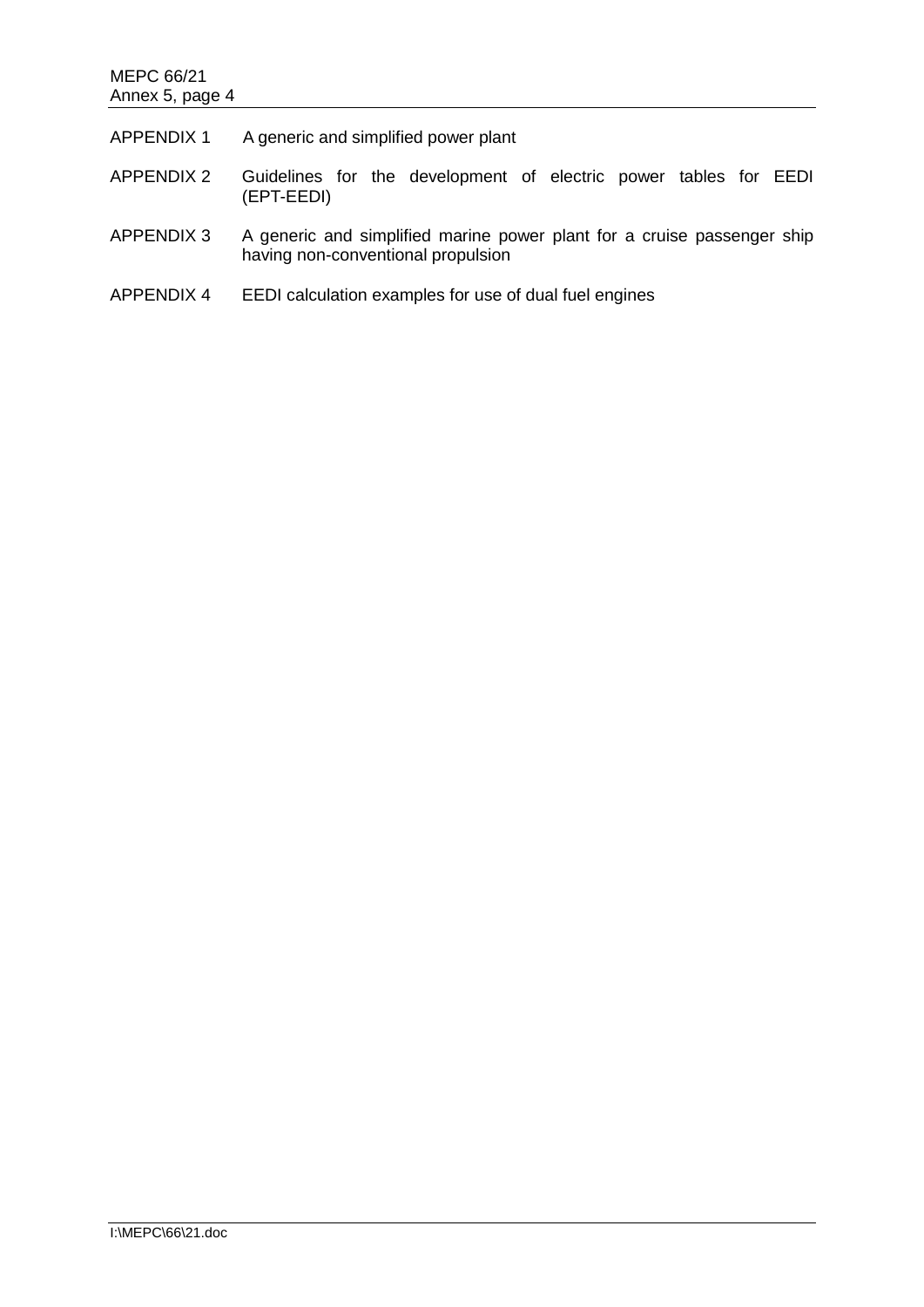### **1 Definitions**

1.1 MARPOL means the International Convention for the Prevention of Pollution from Ships, 1973, as modified by the Protocols of 1978 and 1997relating thereto, as amended.

1.2 For the purpose of these Guidelines, the definitions in chapter 4 of MARPOL Annex VI, as amended, apply.

### **2 Energy Efficiency Design Index (EEDI)**

The attained new ship Energy Efficiency Design Index (EEDI) is a measure of ships' energy efficiency (g/t · nm) and calculated by the following formula:

| $\left(\left(\prod_{j=1}^n f_j\right)\left(\sum_{i=1}^{nME}P_{ME(i)}\right)\cdot\;CF_{ME(i)}\cdot SFC_{ME(i)}\right)+\left(P_{AE}\cdot C_{FAE}\cdot SFC_{AE}*\right)+\left(\left(\prod_{j=1}^n f_j\cdot\sum_{i=1}^{nPT}P_{PT(i)}-\sum_{i=1}^{neff}f_{eff(i)}\cdot P_{AEGf(i)}\right)C_{FAE}\cdot SFC_{AE}\right)-\left(\sum_{i=1}^{neff}f_{eff(i)}\cdot P_{eff(i)}\cdot C_{FME}\cdot SFC_{ME}*\right)+\left(\sum_{i=1}^n f_{eff(i)}\cdot P_{AEGf(i)}\cdot$ |                                                                  |  |  |
|------------------------------------------------------------------------------------------------------------------------------------------------------------------------------------------------------------------------------------------------------------------------------------------------------------------------------------------------------------------------------------------------------------------------------------------------------------|------------------------------------------------------------------|--|--|
|                                                                                                                                                                                                                                                                                                                                                                                                                                                            | $f_i \cdot f_c \cdot f_i \cdot Capacity \cdot f_w \cdot V_{ref}$ |  |  |

- \* If part of the Normal Maximum Sea Load is provided by shaft generators, *SFCME* and  $C_{FMF}$  may – for that part of the power – be used instead of  $SFC_{AF}$  and  $C_{FAF}$
- \*\* In case of *PPTI(i)*>0, the average weighted value of (*SFCME* **.** *CFME*) and  $(SFC_{AE} \cdot C_{FAE})$  to be used for calculation of  $P_{ef}$ 
	- **Note:** This formula may not be applicable to a ship having diesel-electric propulsion, turbine propulsion or hybrid propulsion system, except for cruise passenger ships and LNG carriers.

Where:

.1 *C<sup>F</sup>* is a non-dimensional conversion factor between fuel consumption measured in g and  $CO<sub>2</sub>$  emission also measured in g based on carbon content. The subscripts  $_{ME(i)}$  and  $_{AE(i)}$  refer to the main and auxiliary engine(s) respectively.  $C_F$  corresponds to the fuel used when determining *SFC* listed in the applicable test report included in a Technical File as defined in paragraph 1.3.15 of  $NO<sub>x</sub>$  Technical Code ("test report included in a NO<sub>x</sub> technical file" hereafter). The value of  $C_F$  is as follows:

|    | <b>Type of fuel</b>                   | <b>Reference</b>                          | Carbon<br>content | $C_F$<br>(t-CO <sub>2</sub> /t-Fuel) |
|----|---------------------------------------|-------------------------------------------|-------------------|--------------------------------------|
|    | Diesel/Gas Oil                        | ISO 8217 Grades DMX through<br><b>DMB</b> | 0.8744            | 3.206                                |
|    | 2 Light Fuel Oil (LFO)                | ISO 8217 Grades RMA through<br><b>RMD</b> | 0.8594            | 3.151                                |
| Ι3 | Heavy Fuel Oil<br>(HFO)               | ISO 8217 Grades RME through<br><b>RMK</b> | 0.8493            | 3.114                                |
|    | 4 Liquefied Petroleum                 | Propane                                   | 0.8182            | 3.000                                |
|    | Gas (LPG)                             | <b>Butane</b>                             | 0.8264            | 3.030                                |
| 5  | <b>Liquefied Natural</b><br>Gas (LNG) |                                           | 0.7500            | 2.750                                |
| 6  | Methanol                              |                                           | 0.3750            | 1.375                                |
|    | Ethanol                               |                                           | 0.5217            | 1.913                                |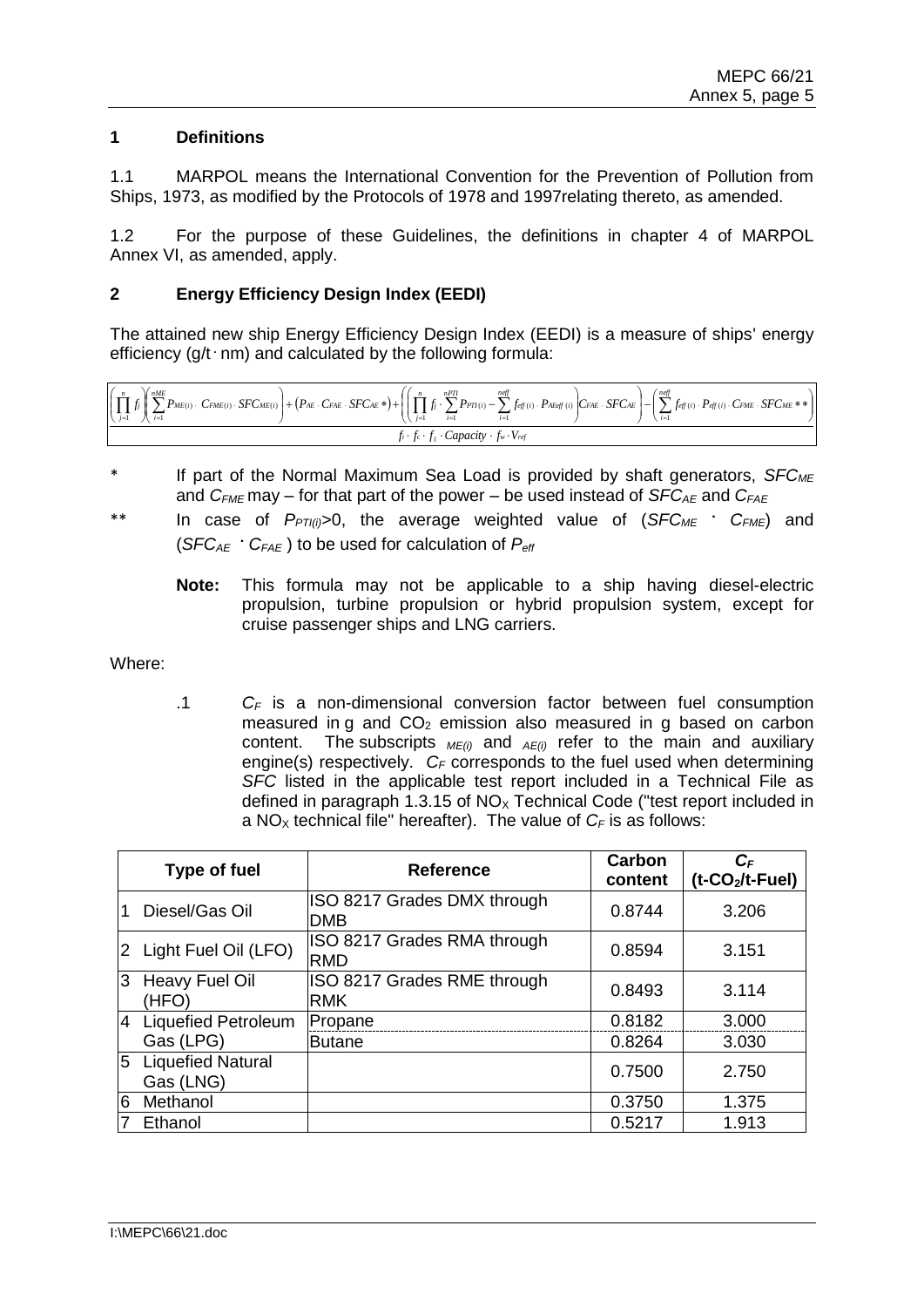In case of a ship equipped with a dual-fuel main or auxiliary engine, the *CF*factor for gas fuel and the *CF*-factor for fuel oil should apply and be multiplied with the specific fuel oil consumption of each fuel at the relevant EEDI load point.

Example:

*CF,Gas =* 2.750 *C<sup>F</sup> Pilotfuel =* 3.114 *SFCME Pilotfuel =* 6 g/kWh *SFCME Gas =* 160 g/kWh

EEDI = (*PME* x (*CF Pilotfuel* x SFC*ME Pilotfuel + CF Gas* x SFC*ME Gas* )) + … EEDI = (*PME* x (3.114 x 6 + *2.750 x 160*)) + …

Calculation examples are set out in appendix 4.

- .2 *Vref* is the ship speed, measured in nautical miles per hour (knot), on deep water in the condition corresponding to the *capacity* as defined in paragraphs 2.3.1 and 2.3.3 (in case of passenger ships and cruise passenger ships, this condition should be summer load draught as provided in paragraph 2.4) at the shaft power of the engine(s) as defined in paragraph 2.5 and assuming the weather is calm with no wind and no waves.
- .3 *Capacity* is defined as follows:
	- .1 For bulk carriers, tankers, gas carriers, LNG carriers, ro-ro cargo ships (vehicle carriers), ro-ro cargo ships, ro-ro passenger ships, general cargo ships, refrigerated cargo carrier and combination carriers, deadweight should be used as *capacity*.
	- .2 For passenger ships and cruise passenger ships, gross tonnage in accordance with the International Convention of Tonnage Measurement of Ships 1969, annex I, regulation 3, should be used as *capacity*.
	- .3 For containerships, 70% of the deadweight (DWT) should be used as *capacity*. EEDI values for containerships are calculated as follows:
		- .1 attained EEDI is calculated in accordance with the EEDI formula using 70% deadweight for *capacity*.
		- .2 estimated index value in the Guidelines for calculation of the reference line is calculated using 70% deadweight as:

*ref NME i ME<sub>i</sub>*  $\angle$   $\angle$  **1** $\angle$  *AE V*  $P_{MEi} + 215 \cdot P_{i}$ *Estimated Index Value* .  $\cdot$   $\sum P_{MEi}$  + 215  $\cdot$  70%DWT  $190 \cdot \sum P_{MEi} + 215$  $3.1144 \cdot \frac{i-1}{2}$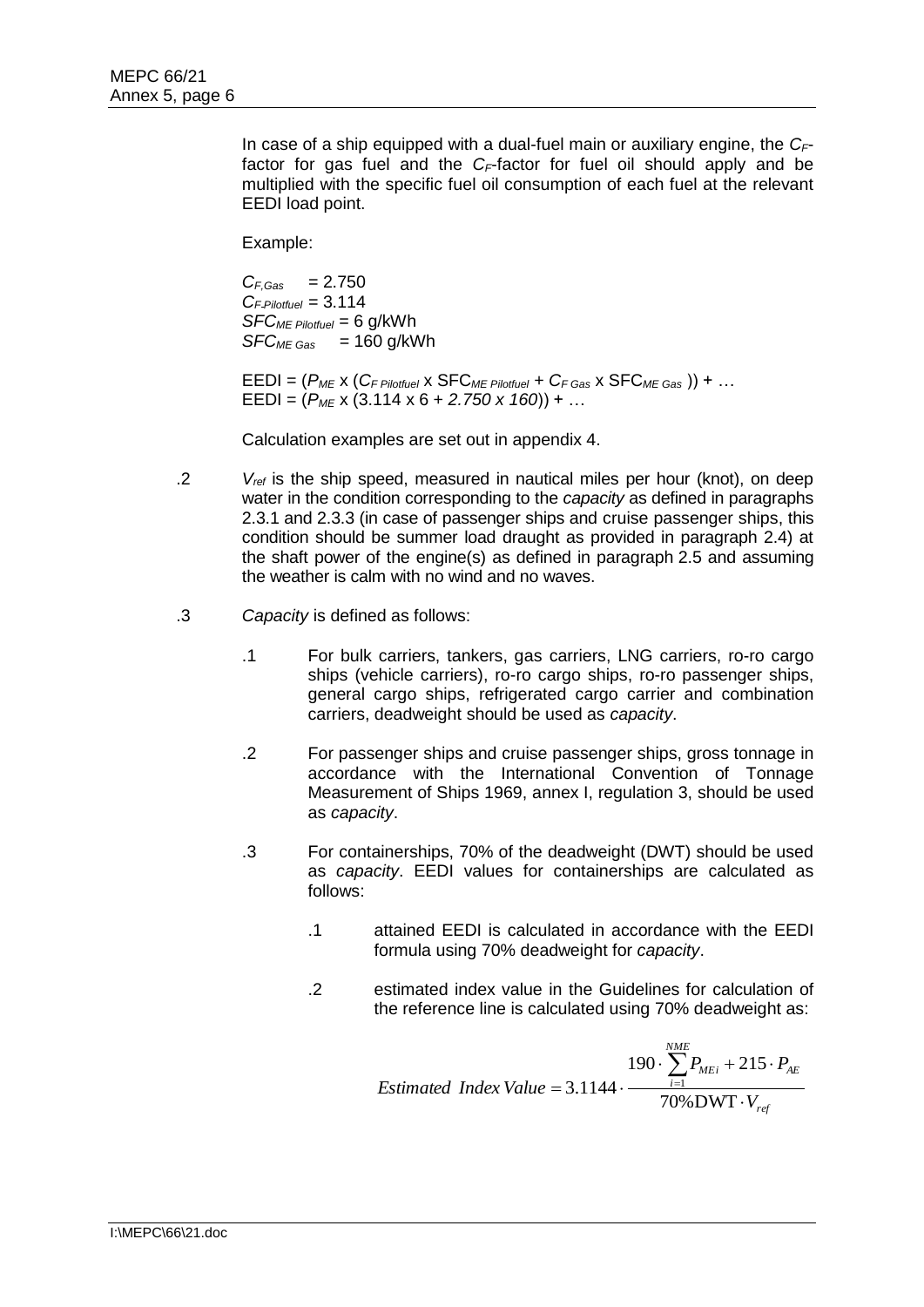- .3 parameters a and c for containerships in table 2 of regulation 21 of MARPOL Annex VI are determined by plotting the estimated index value against 100% deadweight i.e.  $a = 174.22$  and  $c = 0.201$  were determined.
- .4 required EEDI for a new containership is calculated using 100% deadweight as:

Required EEDI =  $(1-X/100) \cdot a \cdot 100\%$  deadweight  $^{-c}$ 

Where X is the reduction factor (in percentage) in accordance with table 1 in regulation 21 of MARPOL Annex VI relating to the applicable phase and size of new containership.

- .4 *Deadweight* means the difference in tonnes between the displacement of a ship in water of relative density of 1,025 kg/ $m<sup>3</sup>$  at the summer load draught and the lightweight of the ship. The summer load draught should be taken as the maximum summer draught as certified in the stability booklet approved by the Administration or an organization recognized by it.
- .5 *P* is the power of the main and auxiliary engines, measured in kW. The subscripts *ME(i)* and *AE(i)* refer to the main and auxiliary engine(s), respectively. The summation on *i* is for all engines with the number of engines (*nME*) (see diagram in appendix 1).
	- .1 *PME(i)* is 75% of the rated installed power (MCR\* ) for each main engine (*i*).

For LNG carriers having diesel electric propulsion system, *PME(i)* should be calculated by the following formula:

$$
P_{ME(i)} = 0.83 \times \frac{MPP_{Motor(i)}}{\eta_{(i)}}
$$

Where:

*MPPMotor(i)* is the rated output of motor specified in the certified document.

 $\eta_{(i)}$  is to be taken as the product of electrical efficiency of generator, transformer, converter, and motor, taking into consideration the weighted average as necessary.

The electrical efficiency,  $\eta_{(i)}$ , should be taken as 91.3% for the purpose of calculating attained EEDI. Alternatively, if the value more than 91.3% is to be applied, the  $\eta_{\theta}$  should be obtained by measurement and verified by method approved by the verifier.

The value of MCR specified on the EIAPP certificate should be used for calculation. If the main engines are not required to have an EIAPP certificate, the MCR on the nameplate should be used.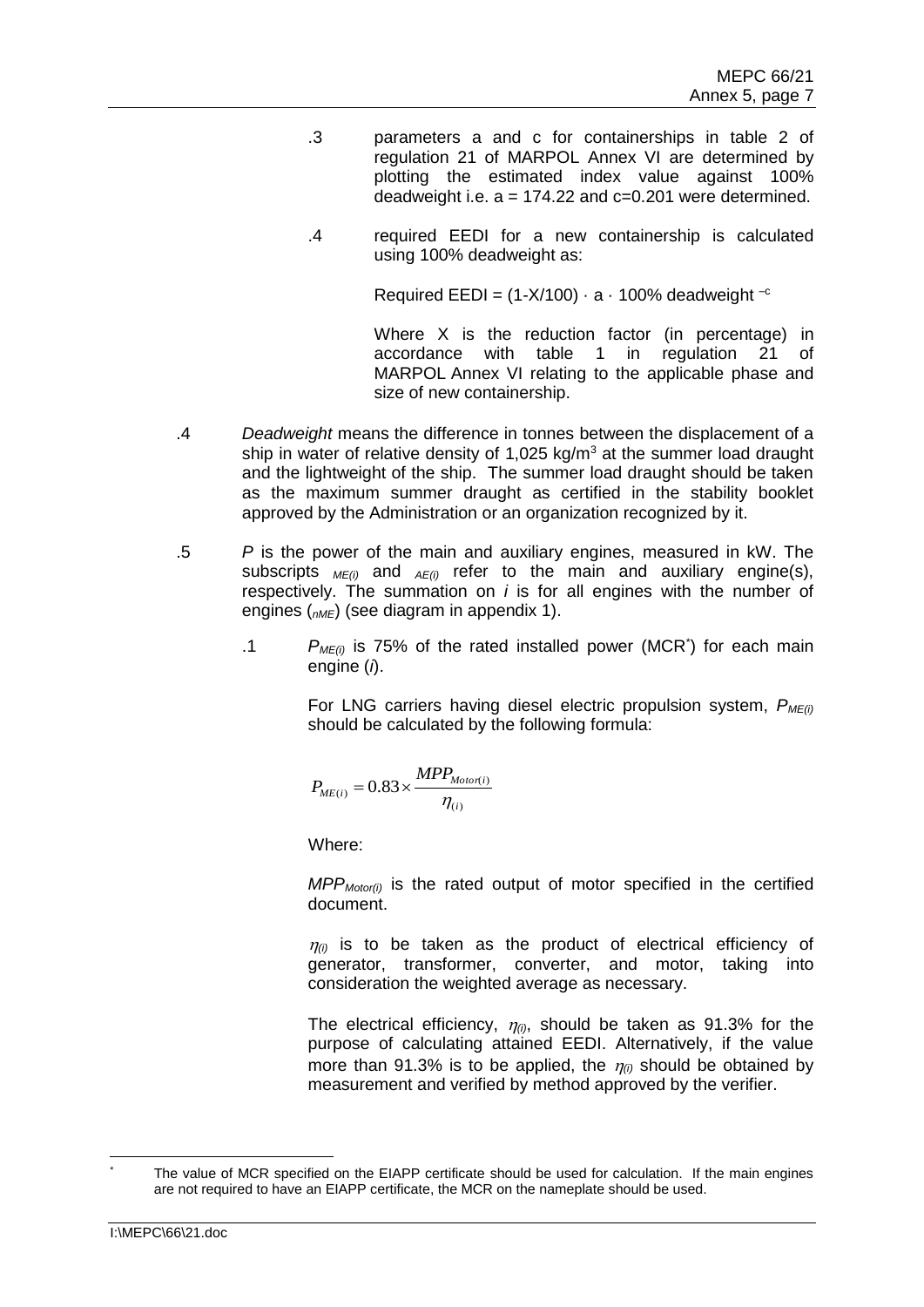For LNG carriers having steam turbine propulsion systems, *PME(i)* is 83% of the rated installed power (*MCRSteamTurbine*) for each steam turbine(*i*).

The influence of additional shaft power take off or shaft power take in is defined in the following paragraphs.

# .2 **Shaft generator**

In case where shaft generator(s) are installed,  $P_{PTO(i)}$  is 75% of the rated electrical output power of each shaft generator. In case that shaft generator(s) are installed to steam turbine,  $P_{PTO(i)}$  is 83% of the rated electrical output power and the factor of 0.75 should be replaced to 0.83.

For calculation of the effect of shaft generators two options are available:

# *Option 1:*

.1 The maximum allowable deduction for the calculation of  $\Sigma$  *P<sub>ME(i)</sub>* is to be no more than *P<sub>AE</sub>* as defined in paragraph 2.5.6. For this case,  $\Sigma$   $P_{ME(i)}$  is calculated as:

$$
\sum_{i=1}^{nME} P_{ME(i)} = 0.75 \times \left( \sum MCR_{ME(i)} - \sum P_{PTO(i)} \right) \quad \text{with} \quad 0.75 \times \sum P_{PTO(i)} \le P_{AE}
$$

## *Option 2:*

.2 Where an engine is installed with a higher rated power output than that which the propulsion system is limited to by verified technical means, then the value of  $\Sigma P_{MF(i)}$  is 75% of that limited power for determining the reference speed, *Vref* and for EEDI calculation. The following figure gives quidance for determination of  $\Sigma$   $P_{MF(i)}$ :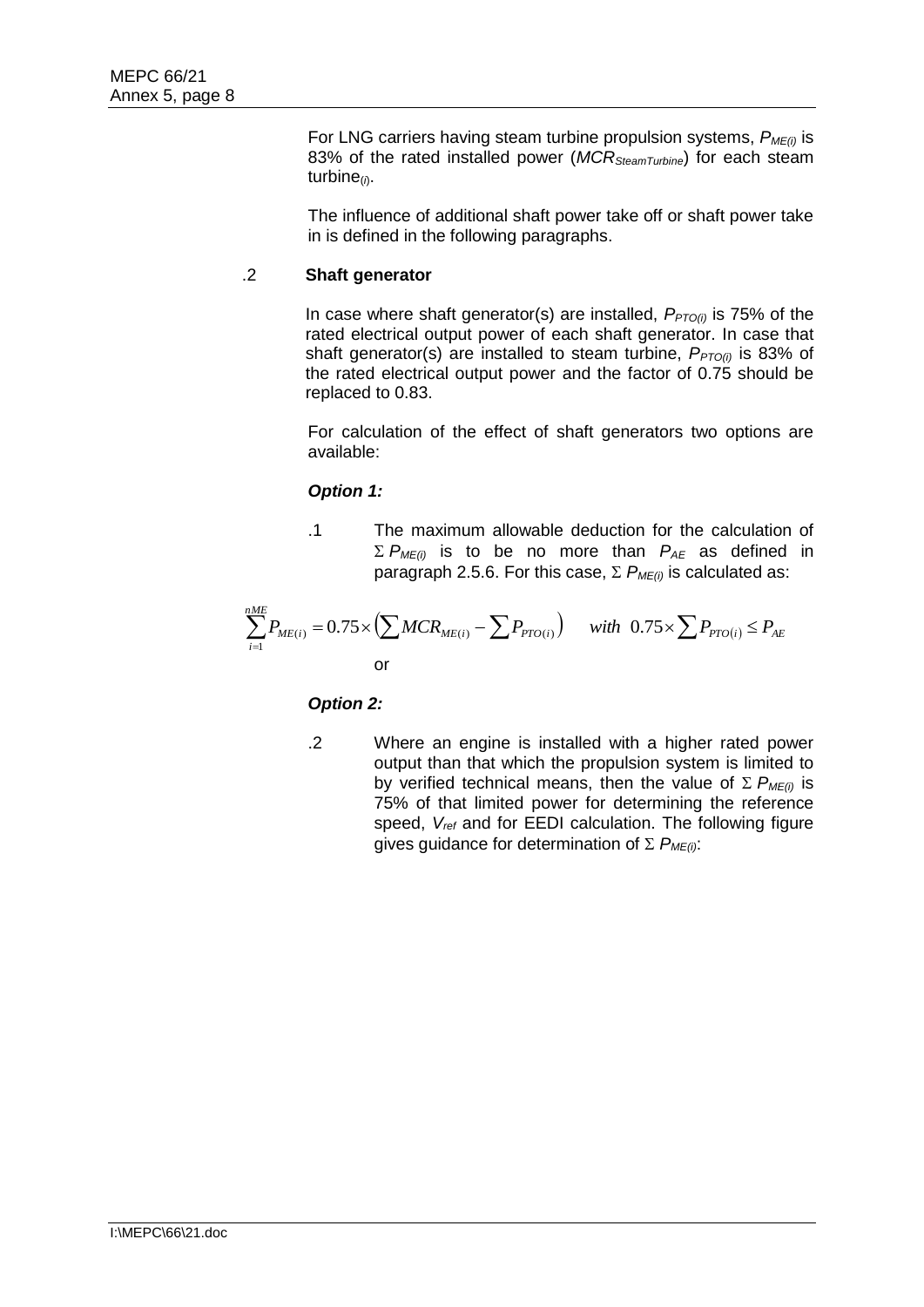

## .3 **Shaft motor**

In case where shaft motor(s) are installed, *PPTI(i)* is 75% of the rated power consumption of each shaft motor divided by the weighted average efficiency of the generator(s), as follows:

$$
\sum P_{PT(i)} = \frac{\sum (0.75 \cdot P_{SM,\max(i)})}{\eta_{\overline{Gen}}}
$$

Where:

 $P_{\textit{SM},\text{max}(i)}$  is the rated power consumption of each shaft motor

 $\eta_{\overline{Gen}}$  is the weighted average efficiency of the generator(s)

In case that shaft motor(s) are installed to steam turbine, *PPTI(i)* is 83% of the rated power consumption and the factor of 0.75 should be replaced to 0.83.

The propulsion power at which *Vref* is measured, is:

$$
\sum P_{ME(i)} + \sum P_{PTI(i),Shaft}
$$

Where:

$$
\sum P_{PTI(i),Shaft} = \sum (0.75 \cdot P_{SM,max(i)} \cdot \eta_{PTI(i)})
$$

 $\eta_{PTI(i)}$  is the efficiency of each shaft motor installed

Where the total propulsion power as defined above is higher than 75% of the power the propulsion system is limited to by verified technical means, then 75% of the limited power is to be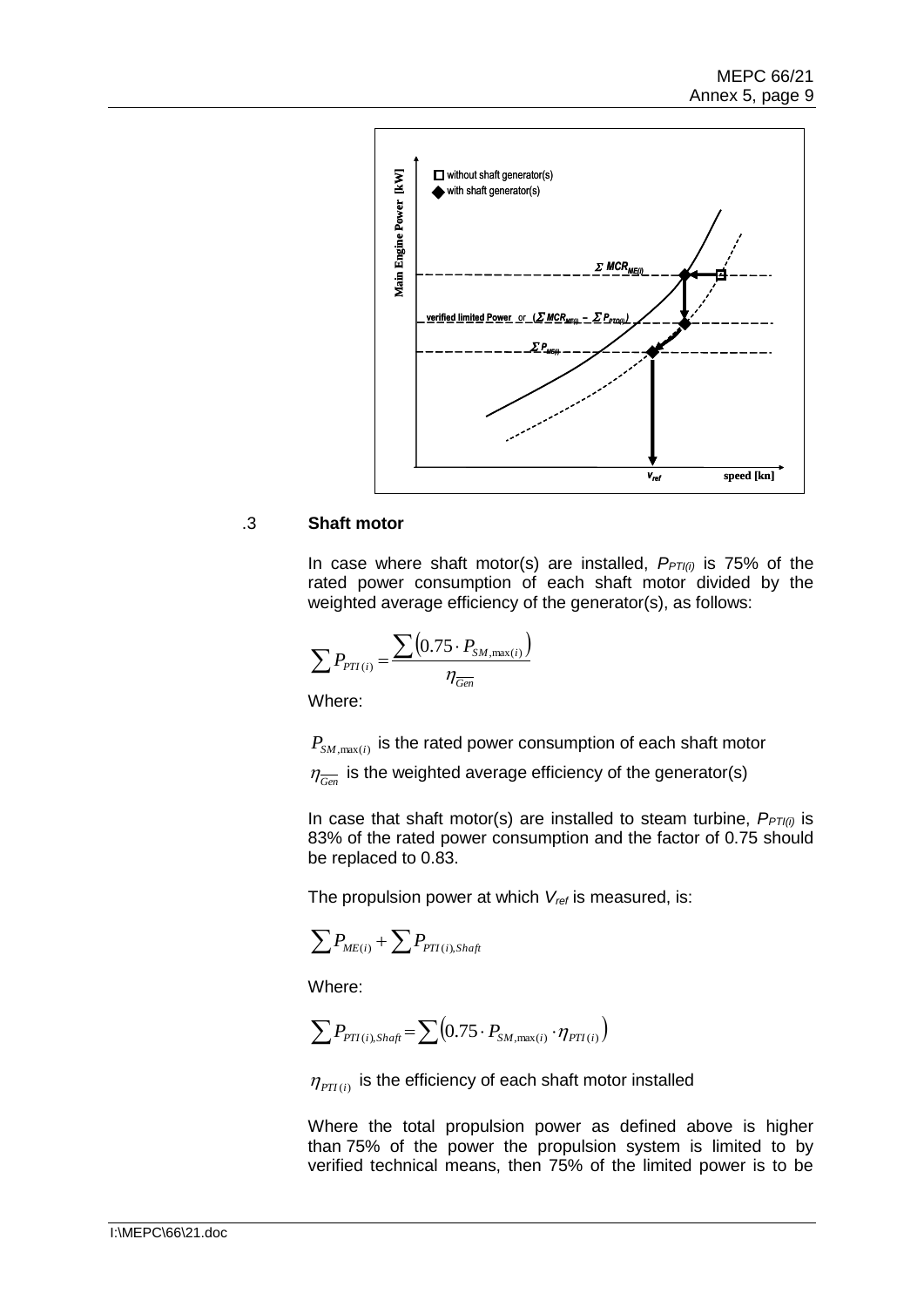used as the total propulsion power for determining the reference speed, *Vref* and for EEDI calculation.

In case of combined PTI/PTO, the normal operational mode at sea will determine which of these to be used in the calculation.

- **Note**: The shaft motor's chain efficiency may be taken into consideration to account for the energy losses in the equipment from the switchboard to the shaft motor, if the chain efficiency of the shaft motor is given in a verified document.
- .4 *Peff(i)* is the output of the innovative mechanical energy efficient technology for propulsion at 75% main engine power.

Mechanical recovered waste energy directly coupled to shafts need not be measured, since the effect of the technology is directly reflected in the *Vref*.

In case of a ship equipped with a number of engines, the *C<sup>F</sup>* and *SFC* should be the power weighted average of all the main engines.

In case of a ship equipped with dual-fuel engine(s), the *C<sup>F</sup>* and *SFC* should be calculated in accordance with paragraphs 2.1 and 2.7.

- $P_{A\text{Eeff (i)}}$  is the auxiliary power reduction due to innovative electrical energy efficient technology measured at *PME(i)*.
- $P_{AF}$  is the required auxiliary engine power to supply normal maximum sea load including necessary power for propulsion machinery/systems and accommodation, e.g. main engine pumps, navigational systems and equipment and living on board, but excluding the power not for propulsion machinery/systems, e.g. thrusters, cargo pumps, cargo gear, ballast pumps, maintaining cargo, e.g. reefers and cargo hold fans, in the condition where the ship engaged in voyage at the speed (*Vref*) under the condition as mentioned in paragraph 2.2*.*

.1 For ships with a total population power 
$$
(\sum MCR_{ME(i)} + \frac{\sum P_{PT(i)}}{0.75})
$$
 of 10,000 kW or above,  $P_{AE}$  is

defined as:

$$
P_{AE_{\text{ZMC}(i) \geq 10,000kW})} = \left(0.025 \times \left(\sum_{i=1}^{nME} MCR_{ME(i)} + \frac{\sum_{i=1}^{nPTI} P_{PTI(i)}}{0.75}\right)\right) + 250
$$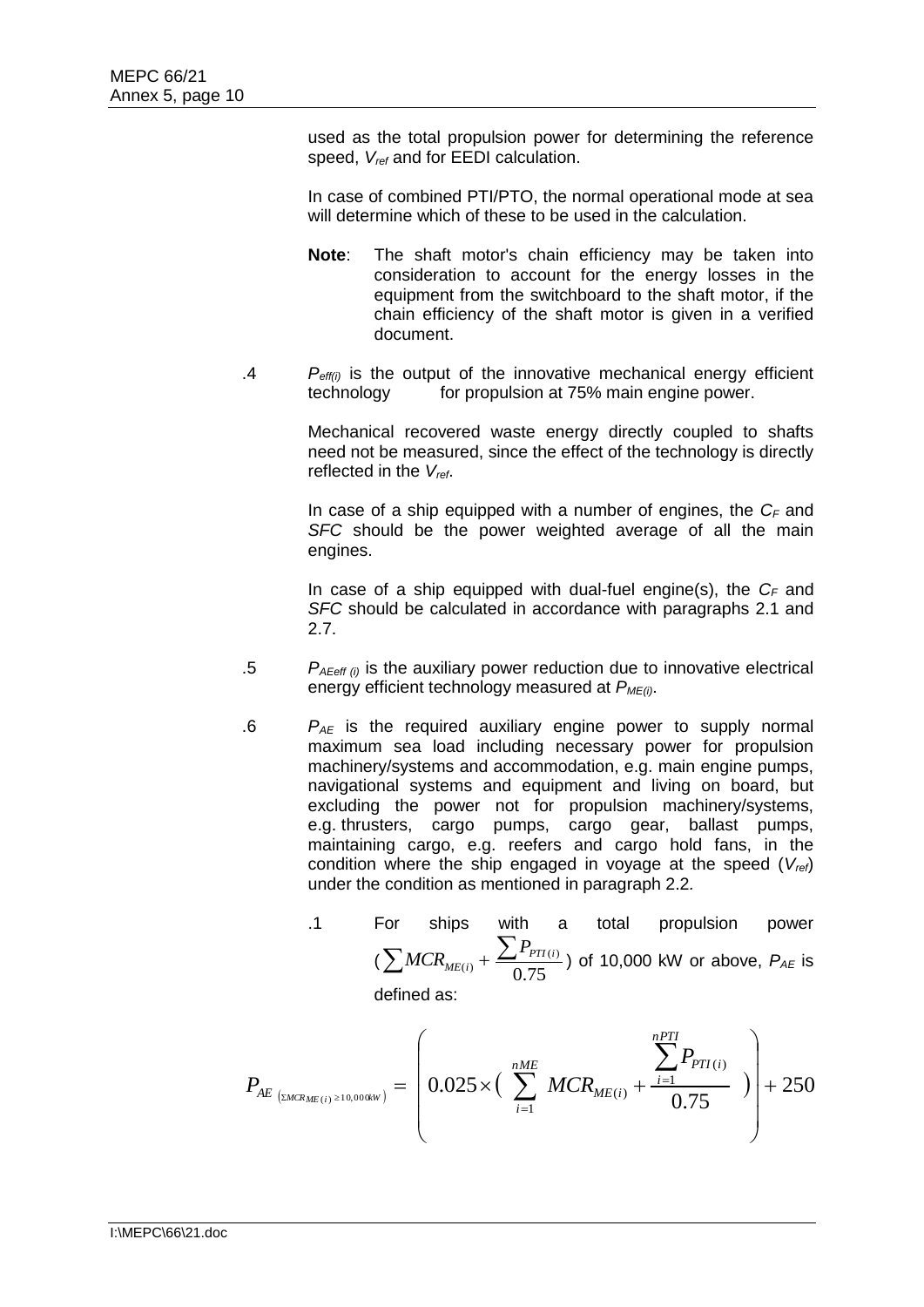.2 For ships with a total propulsion power  $(\sum MCR_{ME(i)} + \frac{\sum F_{PTI}}{0.75})$  $\frac{\sum P_{PT(i)}}{\sum_{i=1}^{n} P_{T(i)}}$  below 10,000 kW,  $P_{AE}$  is

defined as:

$$
P_{AE_{(EMCR_{ME}(i) < 10,000kW)}} = \left(0.05 \times \left(\sum_{i=1}^{nME} MCR_{ME(i)} + \frac{\sum_{i=1}^{nPTI} P_{PTI(i)}}{0.75}\right)\right)
$$

.3 For LNG carriers with a reliquiefaction system or compressor(s), designed to be used in normal operation and essential to maintain the LNG cargo tank pressure below the maximum allowable relief valve setting of a cargo tank in normal operation, the following terms should be added to above  $P_{AE}$  formula in accordance with 1, 2 or 3 as below:

.1 For ships having re-liquefaction system:

 $+ CargoTankCapacity$   $_{ING} \times BOR \times COP$ <sub>reliquefy</sub>  $\times R$ <sub>reliquefy</sub>

## Where:

*CargoTankCapacityLNG* is the LNG Cargo Tank Capacity in  $m^3$ .

*BOR* is the design rate of boil-off gas of entire ship per day, which is specified in the specification of the building contract.

*COPreliquefy* is the coefficient of design power performance for reliquefying boil-off gas per unit volume, as follows.

$$
COPreliquesfs = \frac{425 (kg/m3) \times 511 (kJ/kg)}{24 (h) \times 3600 (\text{sec}) \times COPcooling}
$$

*COPcooling* is the coefficient of design performance of reliquefaction and 0.166 should be used. Another value calculated by the manufacturer and verified by the Administration or an organization recognized by the Administration may be used.

*Rreliquefy* is the ratio of boil-off gas (BOG) to be re-liquefied to entire BOG, calculated as follows.

$$
R_{reliquefy} = \frac{BOG_{reliquefy}}{BOG_{total}}
$$

.2 For LNG carriers with direct diesel driven propulsion system or diesel electric propulsion system, having compressor(s) which are used for supplying highpressured gas derived from boil-off gas to the installed engines (typically intended for 2-stroke dual fuel engines):

$$
+ COP_{comp} \times \sum_{i=1}^{nME} SFC_{ME(i), gasmode} \times \frac{P_{ME(i)}}{1000}
$$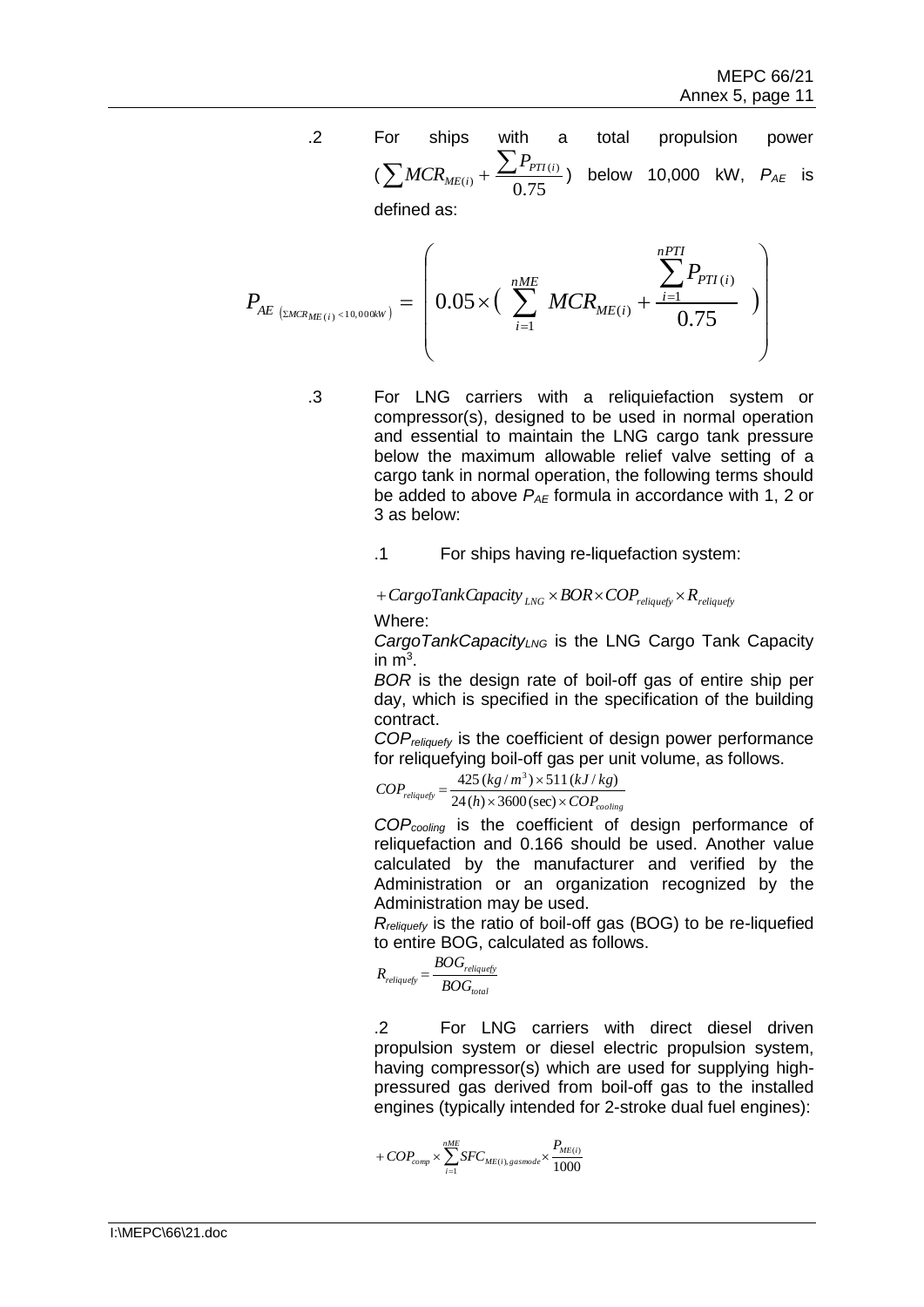Where:

*COPcomp* is the design power performance of compressor and 0.33 (kWh/kg) should be used. Another value calculated by the manufacturer and verified by the Administration or an organization recognized by the Administration may be used.

.3 For LNG carriers with direct diesel driven propulsion system or diesel electric propulsion system, having compressor(s) which are used for supplying lowpressured gas derived from boil-off gas to the installed engines (typically intended for 4-stroke dual fuel engines):

$$
~~+ 0.02\!\times\!\sum_{i=1}^{nME}P_{ME(i)}\!~^{1}
$$

For LNG carriers having diesel electric propulsion system, *MPPMotor(i)* should be used instead *MCRME(i)* for *PAE* calculation.

For LNG carriers having steam turbine propulsion system and of which electric power is primarily supplied by turbine generator closely integrated into the steam and feed water systems, *PAE* may be treated as 0(zero) instead of taking into account electric load in calculating *SFCSteamTurbine*.

- .4 For ship where the *PAE* value calculated by paragraphs 2.5.6.1 to 2.5.6.3 is significantly different from the total power used at normal seagoing, e.g. in cases of passenger ships (see NOTE under the formula of EEDI), the *PAE* value should be estimated by the consumed electric power (excluding propulsion) in conditions when the ship is engaged in a voyage at reference speed (*Vref*) as given in the electric power table<sup>2</sup>, divided by the average efficiency of the generator(s) weighted by power (see appendix 2).
- .6 *Vref*, *Capacity* and *P* should be consistent with each other. As for ships having diesel electric or steam turbine propulsion systems, *Vref* is the relevant speed at 83% of *MPPMotor* or *MCRSteamTubine* respectively.
- .7 *SFC* is the certified specific fuel consumption, measured in g/kWh, of the engines or steam turbines.

<sup>&</sup>lt;sup>1</sup> With regard to the factor of 0.02, it is assumed that the additional energy needed to compress BOG for supplying to a 4-stroke dual fuel engine is approximately equal to 2% of *PME*, compared to the energy needed to compress BOG for supplying to a steam turbine.

 $2^2$  The electric power table should be examined and validated by the verifier. Where ambient conditions affect any electrical load in the power table, such as that for heating ventilation and air conditioning systems, the contractual ambient conditions leading to the maximum design electrical load of the installed system for the ship in general should apply.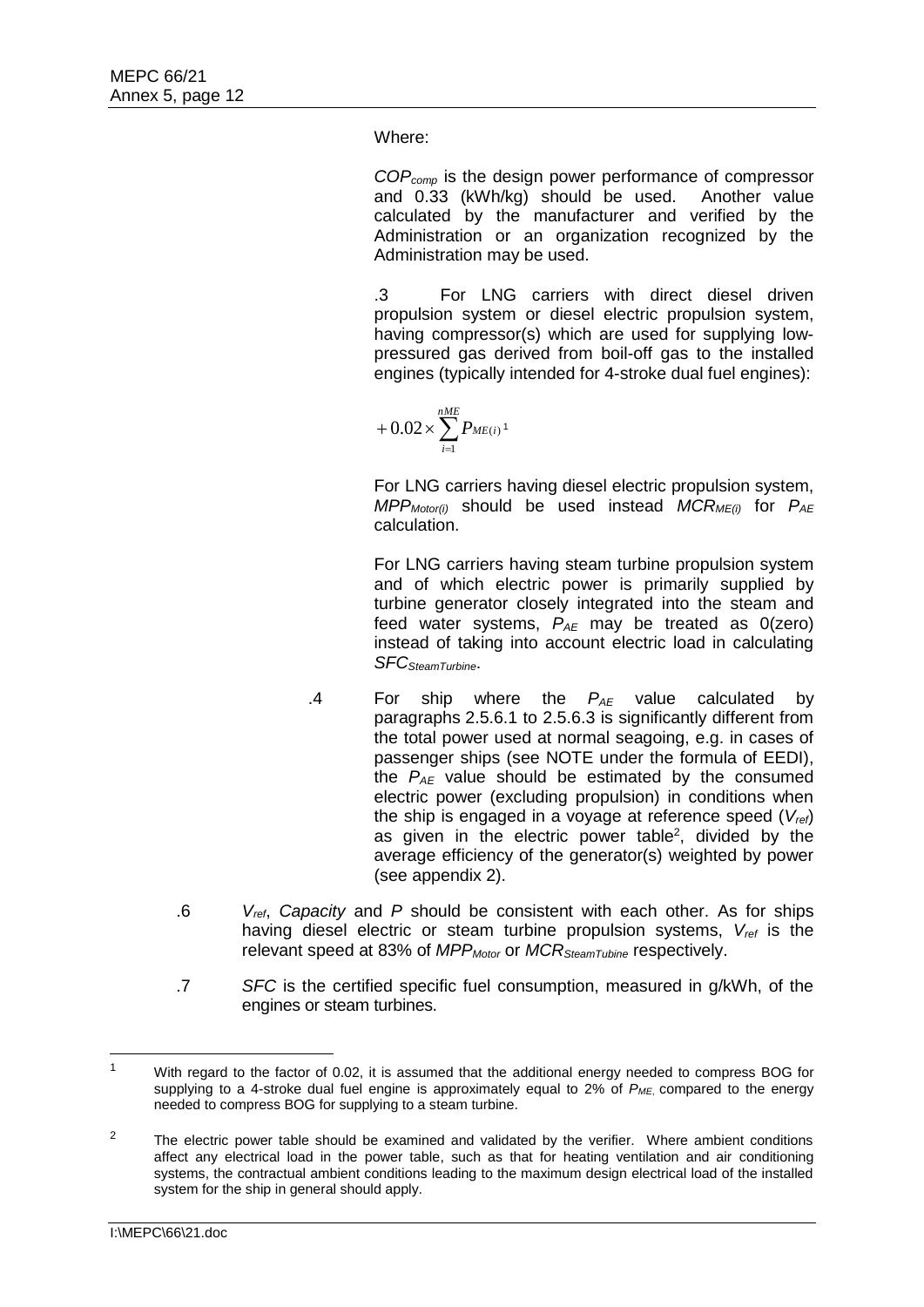.1 The subscripts *ME(i)* and *AE(i)* refer to the main and auxiliary engine(s), respectively. For engines certified to the E2 or E3 test cycles of the  $NO<sub>x</sub>$  Technical Code 2008, the engine Specific Fuel Consumption (*SFCME(i)*) is that recorded in the test report included in a  $NO<sub>x</sub>$  technical file for the engine(s) at 75% of MCR power of its torque rating. For engines certified to the D2 or C1 test cycles of the  $NO<sub>x</sub>$  Technical Code 2008, the engine Specific Fuel Consumption (*SFCAE(i)*) is that recorded on the test report included in a  $NO<sub>x</sub>$  technical file at the engine(s) 50% of MCR power or torque rating. If gas fuel is used as primary fuel in accordance with paragraph 4.2.3 of the *Guidelines on survey and certification of the energy efficiency design index (EEDI)*, *SFC* in gas mode should be used. In case that installed engine(s) have no approved NO<sup>X</sup> Technical File tested in gas mode, the *SFC* of gas mode should be submitted by the manufacturer and confirmed by the verifier.

> The *SFC* should be corrected to the value corresponding to the ISO standard reference conditions using the standard lower calorific value of the fuel oil (42,700kJ/kg), referring to ISO 15550:2002 and ISO 3046-1:2002.

> For ships where the *P<sub>AE</sub>* value calculated by paragraphs 2.5.6.1 to 2.5.6.3 is significantly different from the total power used at normal seagoing, e.g. conventional passenger ships, the Specific Fuel Consumption (*SFCAE*) of the auxiliary generators is that recorded in the test report included in a  $NO<sub>x</sub>$  technical file for the engine(s) at 75% of MCR power of its torque rating.

> *SFCAE* is the power-weighted average among *SFCAE(i)* of the respective engines *i*.

> For those engines which do not have a test report included in a NO<sup>X</sup> technical file because its power is below 130 kW, the *SFC* specified by the manufacturer and endorsed by a competent authority should be used.

> At the design stage, in case of unavailability of test report in the  $NO<sub>x</sub>$  file, the *SFC* specified by the manufacturer and endorsed by a competent authority should be used.

> For LNG driven engines of which *SFC* is measured in kJ/kWh should be corrected to the *SFC* value of g/kWh using the standard lower calorific value of the LNG (48,000 kJ/kg), referring to the 2006 IPCC Guidelines.

.2 The *SFCSteamTurbine* should be calculated by manufacturer and verified by the Administration or an organization recognized by the Administration as follows:

$$
SFC_{SteamTurbie} = \frac{FuelConsumption}{\sum_{i=1}^{nME} P_{ME(i)}}
$$

Where: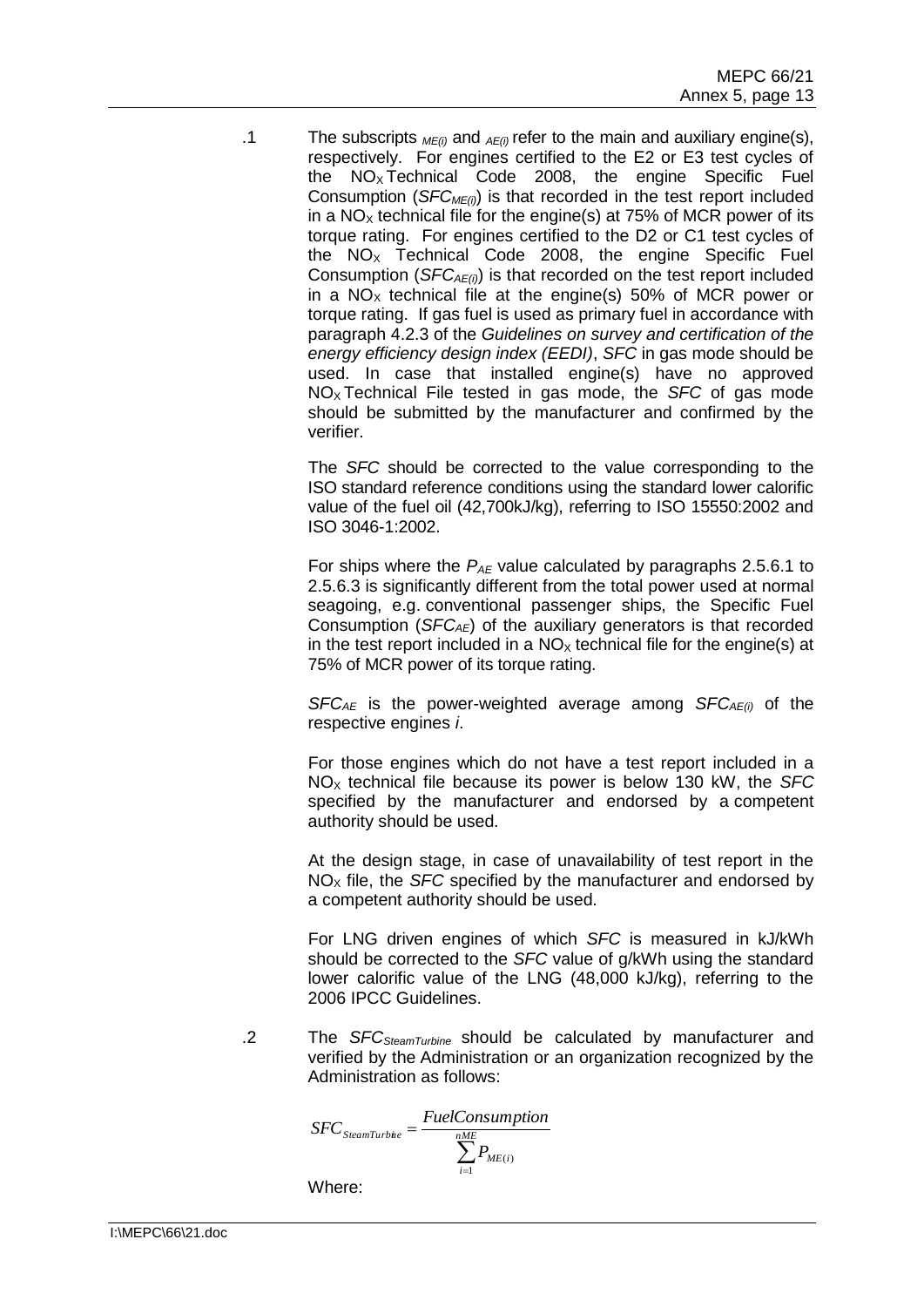- .1 *Fuel consumption* is fuel consumption of boiler per hour (g/h). For ships of which electric power is primarily supplied by Turbine Generator closely integrated into the steam and feed water systems, not only *PME* but also *electric loads* corresponding to paragraph 2.5.6 should be taken into account.
- .2 The *SFC* should be corrected to the value of LNG using the standard lower calorific value of the LNG (48,000 kJ/kg) at SNAME Condition (condition standard; air temperature 24°C , inlet temperature of fan 38°C, sea water temperature 24°C).
- .3 In this correction, the difference of the boiler efficiency based on lower calorific value between test fuel and LNG should be taken into account.
- .8 *f<sup>j</sup>* is a correction factor to account for ship specific design elements:
	- .1 The power correction factor, *fj*, for ice-classed ships should be taken as the greater value of  $f_{j0}$  and  $f_{j,min}$  as tabulated in table 1 but not greater than  $f_{i,max} = 1.0$ .

For further information on approximate correspondence between ice classes, see HELCOM Recommendation 25/7<sup>3</sup>.

| Ship type                   | $f_{jO}$                                                                      | $f_{i,min}$ depending on the ice class                       |                                                              |                                                              |                                                              |  |  |  |  |
|-----------------------------|-------------------------------------------------------------------------------|--------------------------------------------------------------|--------------------------------------------------------------|--------------------------------------------------------------|--------------------------------------------------------------|--|--|--|--|
|                             |                                                                               | IA Super                                                     | ΙA                                                           | IB                                                           | IC                                                           |  |  |  |  |
| Tanker                      | 1.920<br>$0.308L_{pp}$<br>nME<br>$\sum P_{ME(i)}$<br>$i=1$                    | $0.15 {L_{\text{\it PP}}}^{0.30}$                            | $0.27 {L_{\mathrm{\scriptscriptstyle{PP}}}}^{\mathrm{0.21}}$ | $0.45 {L_{\mathrm{\scriptscriptstyle{PP}}}}^{\mathrm{0.13}}$ | $0.70 {L_{\mathrm{\scriptscriptstyle{PP}}}^{0.06}}$          |  |  |  |  |
| <b>Bulk carrier</b>         | $\underline{0.639}L_{pp}^{1.754}$<br>nME<br>$\sum P_{ME(i)}$                  | $0.47 {L_{\mathrm{\scriptscriptstyle{PP}}}}^{\mathrm{0.09}}$ | $0.58 {L_{pp}}^{0.07}$                                       | $0.73 {L_{pp}}^{0.04}$                                       | $0.87 {L_{pp}}^{0.02}$                                       |  |  |  |  |
| General<br>cargo ship       | 2.483<br>$0.0227 \cdot L_{pp}^2$<br>$\sum^{nME} P_{ME(i)}$<br>$i=1$           | $0.31L_{pp}$ <sup>0.16</sup>                                 | $0.43 {L_{\scriptscriptstyle{PP}}}^{0.12}$                   | $0.56 {L_{\tiny PP}}^{0.09}$                                 | $0.67 {L_{\mathrm{\scriptscriptstyle{PP}}}}^{\mathrm{0.07}}$ |  |  |  |  |
| Refrigerated<br>cargo ships | $0.639 L_{pp}^{1.754}$<br>nME<br>$\sum P_{\scriptscriptstyle ME(i)}$<br>$i=1$ | $0.47 {L_{\mathrm{\scriptscriptstyle{PP}}}}^{\mathrm{0.09}}$ | $0.58 {L_{pp}}^{0.07}$                                       | $0.73 {L_{pp}}^{0.04}$                                       | $0.87 {L_{\mathrm{\scriptscriptstyle{PP}}}}^{\mathrm{0.02}}$ |  |  |  |  |

**Table 1: Correction factor for power** *f <sup>j</sup>* **for ice-classed ships**

.2 The factor *fj*, for shuttle tankers with propulsion redundancy should be  $f_i = 0.77$ . This correction factors applies to shuttle tankers with propulsion redundancy between 80,000 and 160,000 dwt. Shuttle tankers with propulsion redundancy are tankers used for loading of crude oil from offshore installations equipped with dual-engine and

 $\overline{a}$ 

<sup>3</sup> HELCOM Recommendation 25/7 may be found at [http://www.helcom.fi.](http://www.helcom.fi/)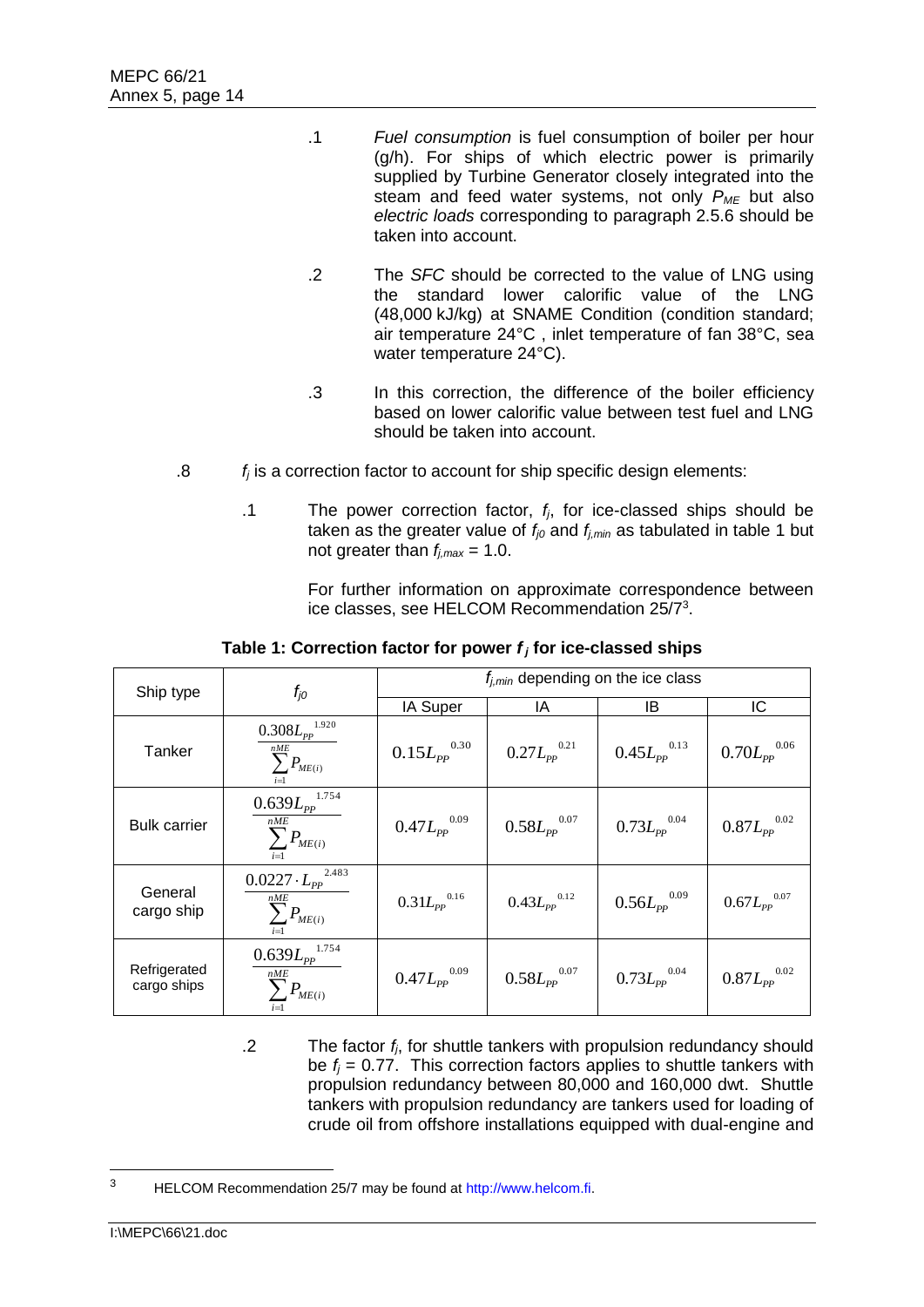twin-propellers need to meet the requirements for dynamic positioning and redundancy propulsion class notation.

.3 For ro-ro cargo and ro-ro passenger ships *fjRoRo* is calculated as follows:

$$
f_{jk\circ Ro} = \frac{1}{F_{n_L}^{\alpha} \cdot \left(\frac{L_{pp}}{B_s}\right)^{\beta} \cdot \left(\frac{B_s}{d_s}\right)^{\gamma} \cdot \left(\frac{L_{pp}}{\nabla^{1/3}}\right)^{\delta}} \qquad ; \qquad \text{If } f_{jk\circ Ro} > 1 \text{ then } f_j = 1
$$

where the Froude number,  $F_{_{n_L}}$ , is defined as:

$$
F_{n_L} = \frac{0.5144 \cdot V_{ref}}{\sqrt{L_{pp} \cdot g}}
$$

and the exponents  $\alpha, \beta, \gamma$  and  $\delta$  are defined as follows:

|                      | Exponent: |      |      |      |  |  |  |
|----------------------|-----------|------|------|------|--|--|--|
| Ship type            | $\alpha$  |      |      |      |  |  |  |
| Ro-ro cargo ship     | 2.00      | 0.50 | 0.75 | 1.00 |  |  |  |
| Ro-ro passenger ship | 2.50      | 0.75 | 0.75 | 1 በበ |  |  |  |

.4 The factor *f<sup>j</sup>* for general cargo ships is calculated as follows:

$$
f_j = \frac{0.174}{F n_v^{2.3} \cdot C_b^{0.3}} \qquad ; \qquad \text{If } f_j > 1 \text{ then } f_j = 1
$$

Where

$$
Fn_{\nabla} = \frac{0.5144 \cdot V_{ref}}{\sqrt{g \cdot \nabla^{\frac{1}{3}}}}
$$
 ; \t\t\t If  $Fn_{\nabla} > 0.6$  then  $Fn_{\nabla} = 0.6$ 

and

$$
C_b = \frac{\nabla}{L_{pp} \cdot B_s \cdot d_s}
$$

.5 For other ship types, *f<sup>j</sup>* should be taken as 1.0.

- .9 *f<sup>w</sup>* is a non-dimensional coefficient indicating the decrease of speed in representative sea conditions of wave height, wave frequency and wind speed (e.g. Beaufort Scale 6), and is determined as follows:
	- .1 for the attained EEDI calculated under regulations 20 and 21 of MARPOL Annex VI, *f<sup>w</sup>* is 1.00;
	- .2 when *f<sup>w</sup>* is calculated according to the subparagraph .2.1 or .2.2 below, the value for attained EEDI calculated by the formula in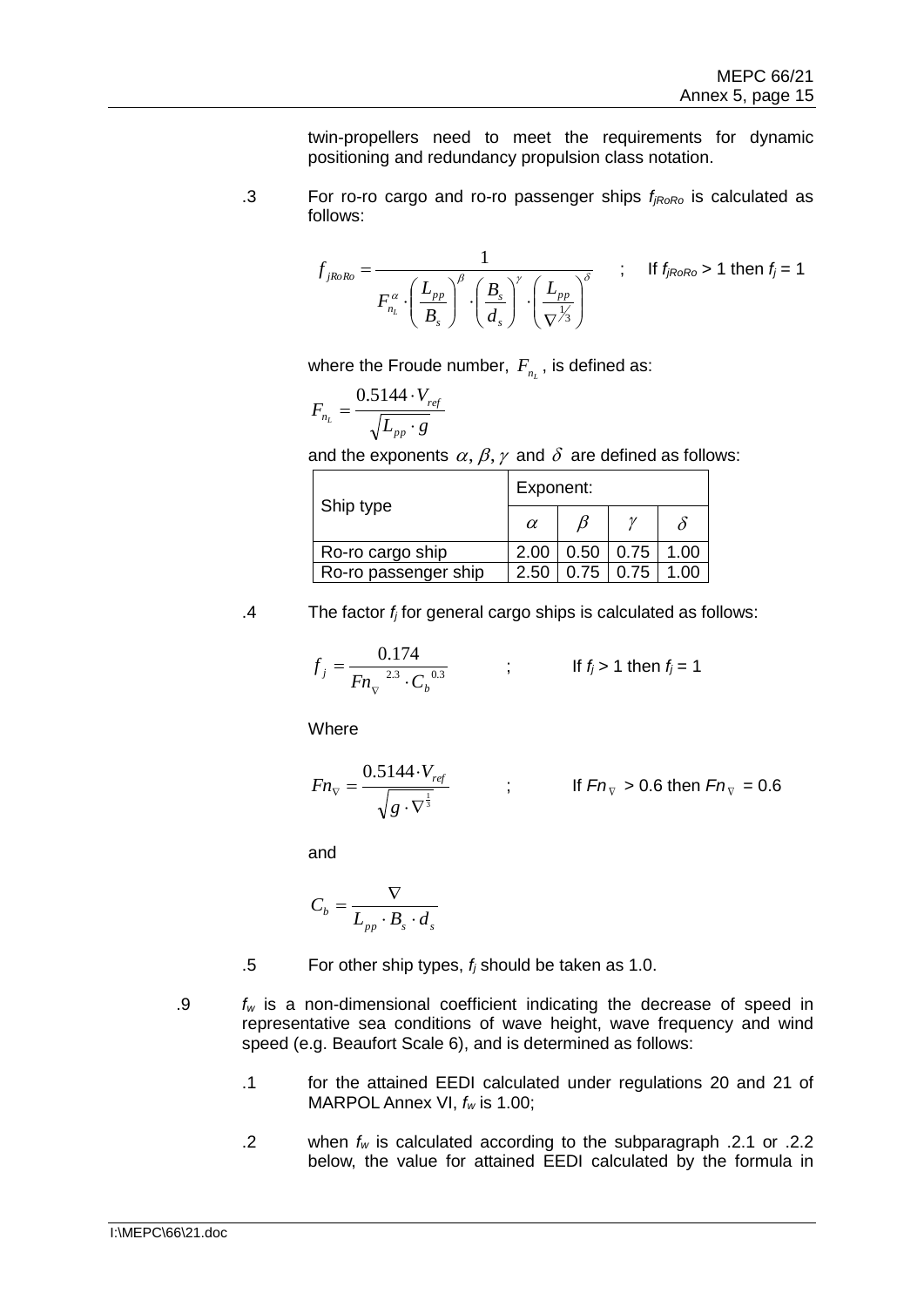paragraph 2 using the obtained *f<sup>w</sup>* should be referred to as "*attained EEDIweather*";

- .1 *f<sup>w</sup>* can be determined by conducting the ship specific simulation on its performance at representative sea conditions. The simulation methodology should be based on the Guidelines developed by the Organization<sup>4</sup> and the method and outcome for an individual ship should be verified by the Administration or an organization recognized by the Administration; and
- .2 in cases where a simulation is not conducted, *f<sup>w</sup>* should be taken from the "Standard *f<sup>w</sup>* " table/curve. A "Standard *f<sup>w</sup>* " table/curve is provided in the Guidelines<sup>4</sup> for each ship type defined in regulation 2 of MARPOL Annex VI, and expressed as a function of capacity (e.g. deadweight). The "Standard *f<sup>w</sup>* " table/curve is based on data of actual speed reduction of as many existing ships as possible under the representative sea condition.

*f<sup>w</sup>* and *attained EEDIweather*, if calculated, with the representative sea conditions under which those values are determined, should be indicated in the EEDI Technical File to distinguish it from the attained EEDI calculated under regulations 20 and 21 of MARPOL Annex VI.

- .10 *feff(i)* is the availability factor of each innovative energy efficiency technology.  $f_{\text{eff}(i)}$  for waste energy recovery system should be one  $(1.0)^5$ .
- .11 *f<sup>i</sup>* is the capacity factor for any technical/regulatory limitation on capacity, and should be assumed to be one (1.0) if no necessity of the factor is granted
	- .1 The capacity correction factor, *fi*, for ice-classed ships should be taken as the lesser value of  $f_{i0}$  and  $f_{i,max}$  as tabulated in Table 2, but not less than  $f_{i,min} = 1.0$ . For further information on approximate correspondence between ice classes, see HELCOM Recommendation 25/7<sup>6</sup> .

| Ship type           | $t_{i0}$                                   | $f_{i,max}$ depending on the ice class |                               |                       |                       |  |  |  |
|---------------------|--------------------------------------------|----------------------------------------|-------------------------------|-----------------------|-----------------------|--|--|--|
|                     |                                            | IA Super                               | ΙA                            | IB                    |                       |  |  |  |
| Tanker              | $0.00138 \cdot L_{pp}^{3.331}$<br>capacity | $-0.11$<br>$2.10L_{pp}$                | $1.71L_{pp}$ <sup>-0.08</sup> | $1.47 L_{pp}^{-0.06}$ | $1.27 L_{pp}^{-0.04}$ |  |  |  |
| <b>Bulk carrier</b> | $0.00403 \cdot L_{pp}^{3.123}$<br>capacity | $2.10L_{pp}^{-0.11}$                   | $1.80 {L_{pp}}^{-0.09}$       | $1.54L_{pp}^{-0.07}$  | $1.31L_{pp}^{-0.05}$  |  |  |  |

**Table 2: Capacity correction factor** *f<sup>i</sup>* **for ice-classed ships**

 $\overline{a}$ 

<sup>4</sup> Refer to *Interim Guidelines for the calculation of the coefficient f<sup>w</sup> for decrease in ship speed in a representative sea condition for trial use*, approved by the Organization and circulated by MEPC.1/Circ.796.

<sup>&</sup>lt;sup>5</sup> EEDI calculation should be based on the normal seagoing condition outside Emission Control Area designated under regulation 13.6 of MARPOL ANNEX VI.

<sup>6</sup> HELCOM Recommendation 25/7 may be found at [http://www.helcom.fi.](http://www.helcom.fi/)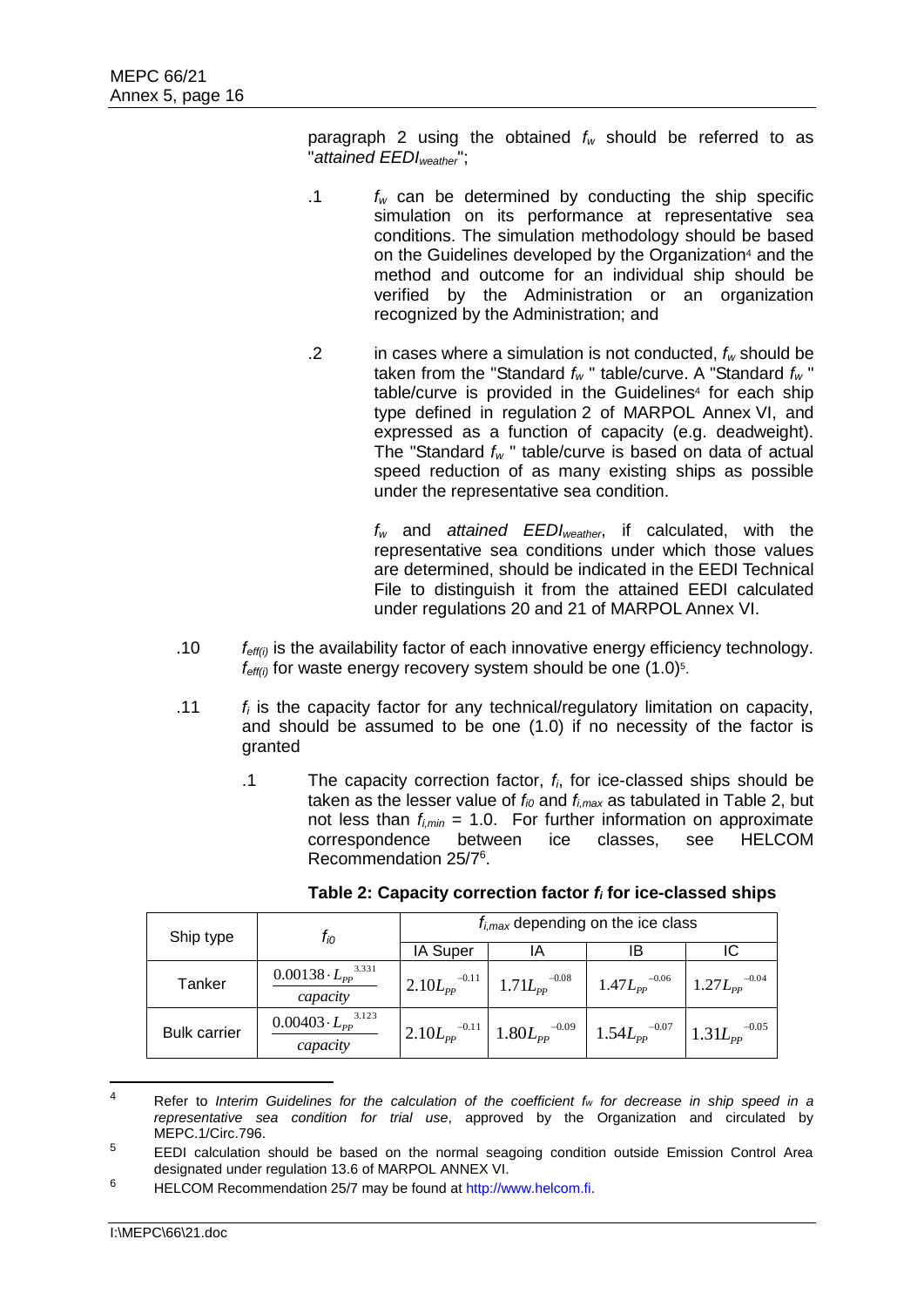| Ship type             | $f_{i0}$                                  | $f_{i,max}$ depending on the ice class |                                            |                                                     |                                                      |  |  |  |
|-----------------------|-------------------------------------------|----------------------------------------|--------------------------------------------|-----------------------------------------------------|------------------------------------------------------|--|--|--|
|                       |                                           | IA Super                               | ΙA                                         | IB                                                  |                                                      |  |  |  |
| General<br>cargo ship | $0.0377 \cdot L_{PP}^{2.625}$<br>capacity | $2.18L_{pp}$ <sup>-0.11</sup> 1        | $1.77 {L_{pp}}^{-0.08}$                    | $1.51 {L_{\mathrm{\scriptscriptstyle PP}}}^{-0.06}$ | $1.28 {L_{pp}}^{-0.04}$                              |  |  |  |
| Containership         | $0.1033 \cdot L_{PP}^{2.329}$<br>capacity | $2.10L_{pp}$ <sup>-0.11</sup>          | $1.71L_{\scriptscriptstyle{pp}}{}^{-0.08}$ | $1.47 {L_{pp}}^{-0.06}$                             | $1.27 {L_{pp}}^{-0.04}$                              |  |  |  |
| Gas carrier           | 0.0474 $\cdot L_{PP}^{2.590}$<br>capacity | 1.25                                   | $2.10L_{pp}$ <sup>-0.12</sup>              | $1.60 {L_{pp}}^{-0.08}$                             | $1.25 {L_{\mathrm{\scriptscriptstyle{PP}}}}^{-0.04}$ |  |  |  |

**Note:** Containership capacity is defined as 70% of the *DWT*.

 $f_i v_{SE}^7$  for ship specific voluntary structural enhancement is expressed by the following formula:

$$
f_{iVSE} = \frac{DWT_{reference design}}{DWT_{enhanced design}}
$$

where:

 $DWT_{reference design} = \Delta_{ship} - lightweight$  *referencedesign* 

 $DWT_{enhanced design} = \Delta_{ship} - lightweight$  *t*<sub>enhanceddesign</sub>

For this calculation the same displacement  $(\Delta)$  for reference and enhanced design should be taken.

DWT before enhancements (*DWTreference design*) is the deadweight prior to application of the structural enhancements. DWT after enhancements (*DWTenhanced design*) is the deadweight following the application of voluntary structural enhancement. A change of material (e.g. from aluminum alloy to steel) between reference design and enhanced design should not be allowed for the *fi VSE* calculation. A change in grade of the same material (e.g. in steel type, grades, properties and condition) should also not be allowed.

In each case, two sets of structural plans of the ship should be submitted to the verifier for assessment. One set for the ship without voluntary structural enhancement; the other set for the same ship with voluntary structural enhancement (alternatively, one set of structural plans of the reference design with annotations of voluntary structural enhancement should also be acceptable). Both sets of structural plans should comply with the applicable regulations for the ship type and intended trade.

.3 for bulk carriers and oil tankers, built in accordance with the Common Structural Rules (CSR) of the classification societies and assigned the class notation CSR, the following capacity correction factor  $f_{iCSR}$  should apply:

 $\overline{z}$ Structural and/or additional class notations such as, but not limited to, "strengthened for discharge with grabs" and "strengthened bottom for loading/unloading aground", which result in a loss of deadweight of the ship, are also seen as examples of "voluntary structural enhancements".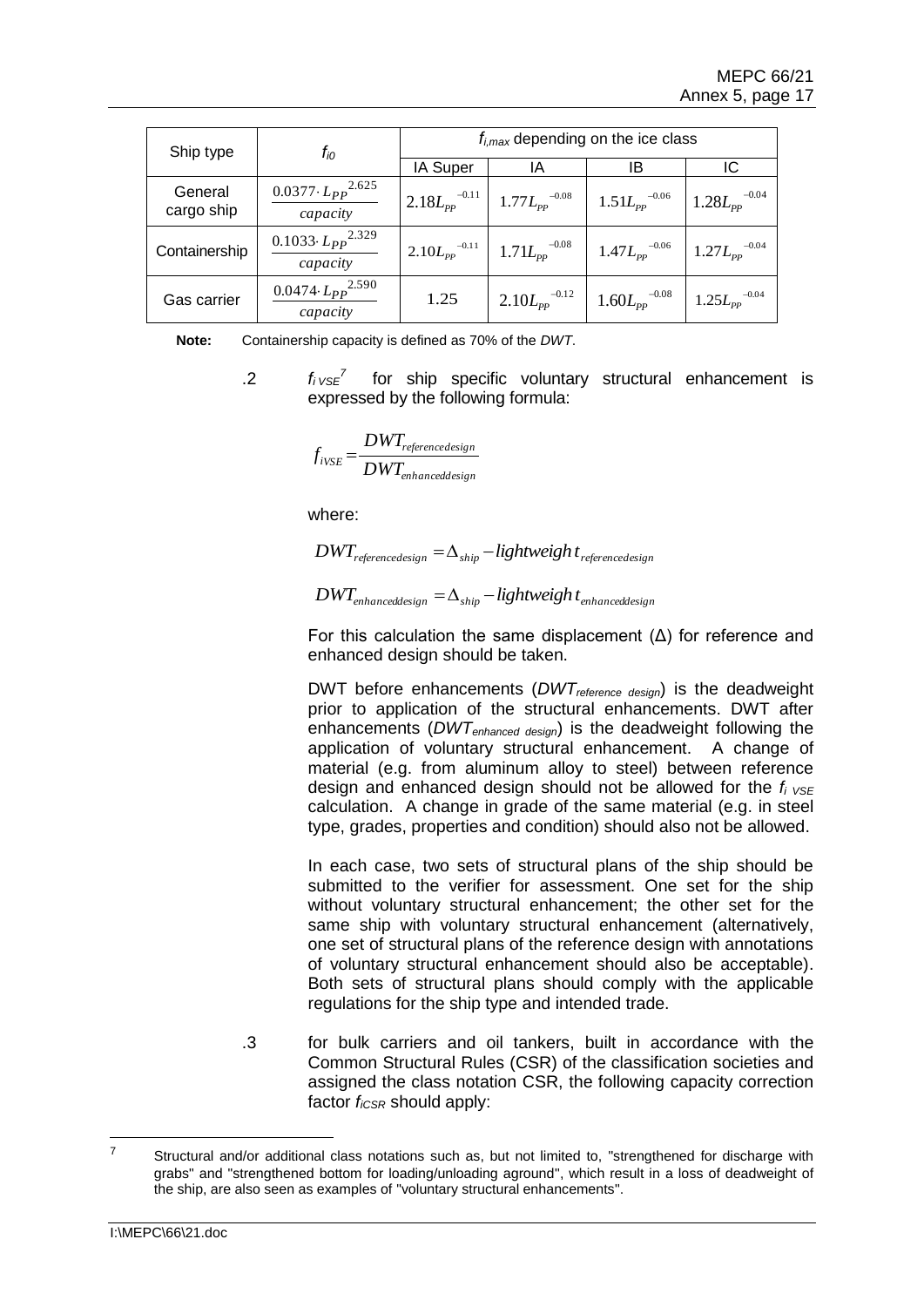$f_{iCSR} = 1 + (0.08 \cdot LWT_{CSR}/DWT_{CSR})$ 

Where *DWTCSR* is the deadweight determined by paragraph 2.4 and *LWTCSR* is the light weight of the ship.

- .4 for other ship types, *f<sup>i</sup>* should be taken as one (1.0).
- .12 *f<sup>c</sup>* is the cubic capacity correction factor and should be assumed to be one (1.0) if no necessity of the factor is granted.
	- .1 for chemical tankers, as defined in regulation 1.16.1 of MARPOL Annex II, the following cubic capacity correction factor *f<sup>c</sup>* should apply:

 $f_c = R^{-0.7} - 0.014$ , where *R* is less than 0.98 or

*f<sup>c</sup>* = 1.000, where *R* is 0.98 and above;

where: *R* is the capacity ratio of the deadweight of the ship (tonnes) as determined by paragraph 2.4 divided by the total cubic capacity of the cargo tanks of the ship  $(m<sup>3</sup>)$ .

.2 for gas carriers having direct diesel driven propulsion system constructed or adapted and used for the carriage in bulk of liquefied natural gas, the following cubic capacity correction factor *fcLNG* should apply:

 $f_{cLME} = R^{-0.56}$ 

where: *R* is the capacity ratio of the deadweight of the ship (tonnes) as determined by paragraph 2.4 divided by the total cubic capacity of the cargo tanks of the ship  $(m<sup>3</sup>)$ .

- **Note:** This factor is applicable to LNG carriers defined as gas carriers in regulation 2.26 of MARPOL Annex VI and should not be applied to LNG carriers defined in regulation 2.38 of MARPOL Annex VI.
- .3 For ro-ro passenger ships having a DWT/GT-ratio of less than 0.25, the following cubic capacity correction factor, *fcRoPax*, should apply:

$$
f_{cRoPax} = \left(\frac{(DWT_{/GT})}{0.25}\right)^{-0.8}
$$

Where DWT is the Capacity and GT is the gross tonnage in accordance with the International Convention of Tonnage Measurement of Ships 1969, annex I, regulation 3.

.13 *Length between perpendiculars*, *Lpp,* means 96% of the total length on a waterline at 85% of the least moulded depth measured from the top of the keel, or the length from the foreside of the stem to the axis of the rudder stock on that waterline, if that were greater. In ships designed with a rake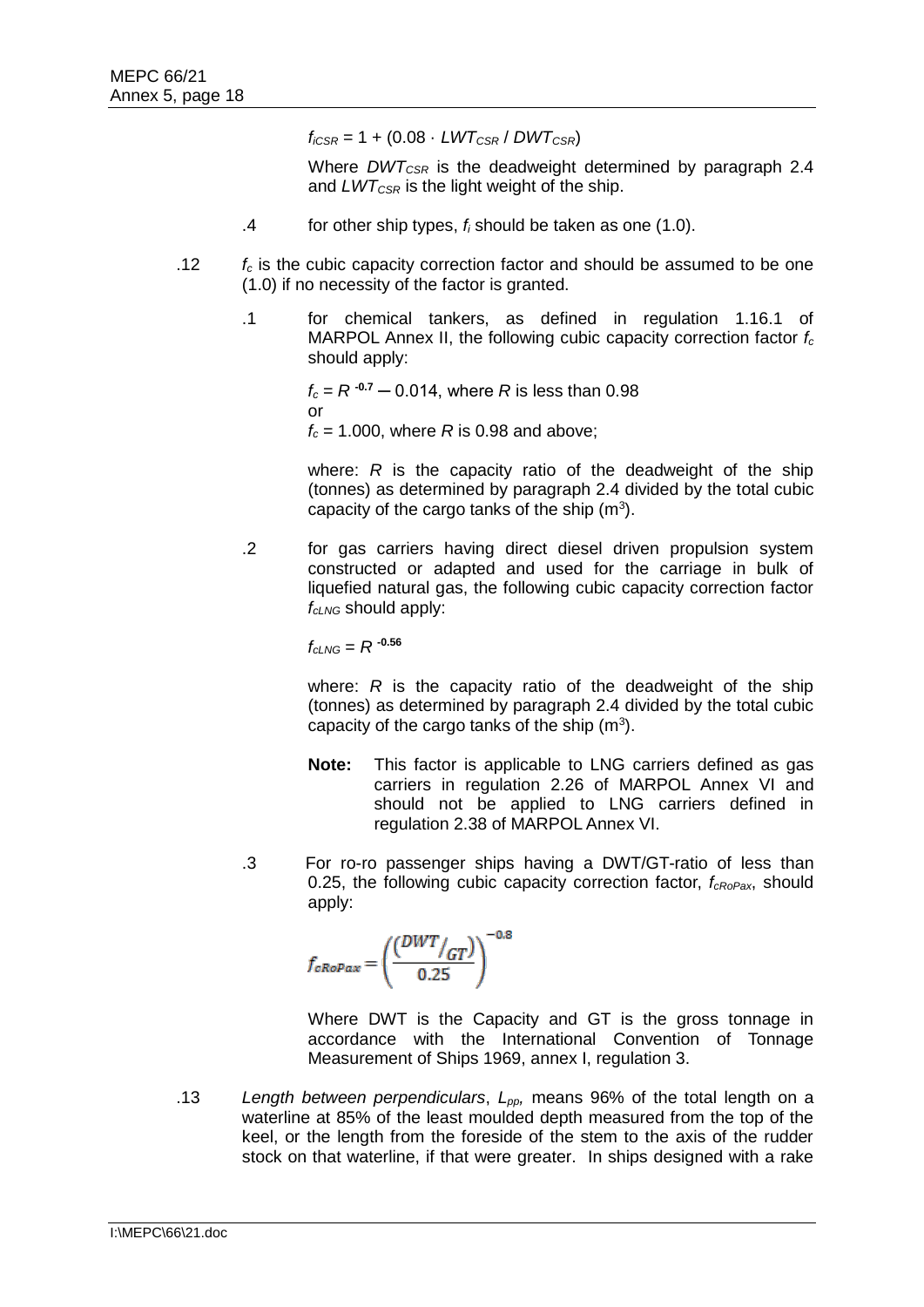of keel the waterline on which this length is measured should be parallel to the designed waterline.  $L_{pp}$  should be measured in metres.

.14 *f<sup>l</sup>* is the factor for general cargo ships equipped with cranes and other cargo-related gear to compensate in a loss of deadweight of the ship.

*f<sup>l</sup> = fcranes . fsideloader . froro*

| $t_{cranes}$                | $= 1$ | If no cranes are present.       |
|-----------------------------|-------|---------------------------------|
| $f_{\text{sideloader}} = 1$ |       | If no side loaders are present. |
| $f_{\rm roro}$              | $= 1$ | If no ro-ro ramp is present.    |

Definition of *fcranes :*

$$
f_{\text{cranes}} = 1 + \frac{\sum_{n=1}^{n} (0.0519 \cdot SWL_n \cdot \text{Re }ach_n + 32.11)}{\text{Capacity}}
$$

where:

- SWL = Safe Working Load, as specified by crane manufacturer in metric tonnes
- Reach  $=$  Reach at which the Safe Working Load can be applied in metres

$$
N = Number of cranes
$$

For other cargo gear such as side loaders and ro-ro ramps, the factor should be defined as follows:

$$
f_{sideloader} = \frac{Capacity_{No \, sideloades}}{Capacity_{sideloades}}
$$
\n
$$
f_{RoRo} = \frac{Capacity_{No \, RoRo}}{Capacity_{RoRo}}
$$

The weight of the side loaders and ro-ro ramps should be based on a direct calculation, in analogy to the calculations as made for factor *fivse*.

- .15 Summer load line draught, *ds*, is the vertical distance, in metres, from the moulded baseline at mid-length to the waterline corresponding to the summer freeboard draught to be assigned to the ship.
- .16 Breadth, *Bs*, is the greatest moulded breadth of the ship, in metres, at or below the load line draught, *ds*.
- .17 Volumetric displacement,  $\nabla$ , in cubic metres (m<sup>3</sup>), is the volume of the moulded displacement of the ship, excluding appendages, in a ship with a metal shell, and is the volume of displacement to the outer surface of the hull in a ship with a shell of any other material, both taken at the summer load line draught, *ds*, as stated in the approved stability booklet/loading manual.
- .18 g is the gravitational acceleration, 9.81m/s<sup>2</sup>.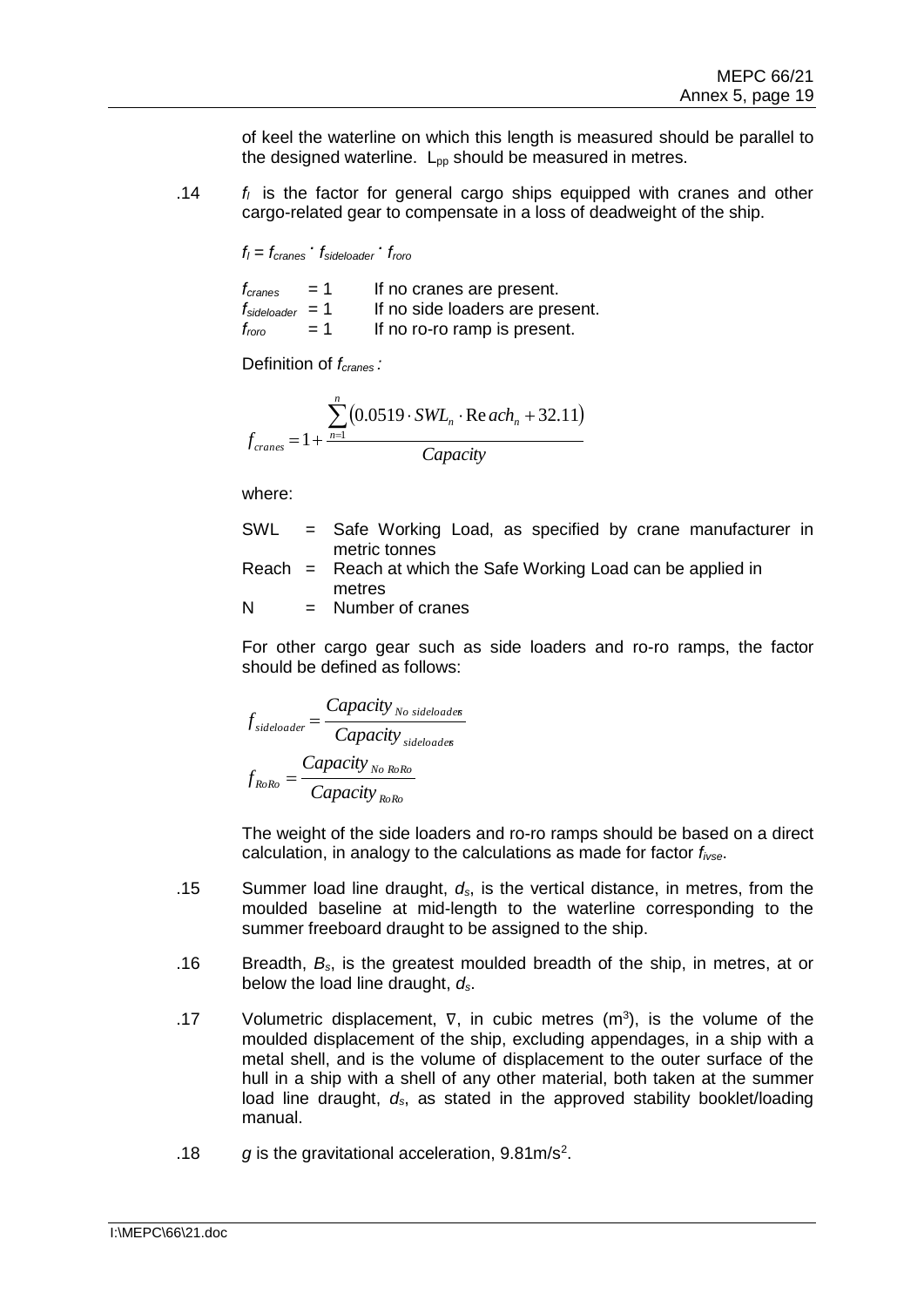# **APPENDIX 1**



## **A GENERIC AND SIMPLIFIED MARINE POWER PLANT**

- **Note 1:** Mechanical recovered waste energy directly coupled to shafts need not be measured, since the effect of the technology is directly reflected in the *Vref* .
- **Note 2:** In case of combined PTI/PTO, the normal operational mode at sea will determine which of these to be used in the calculation.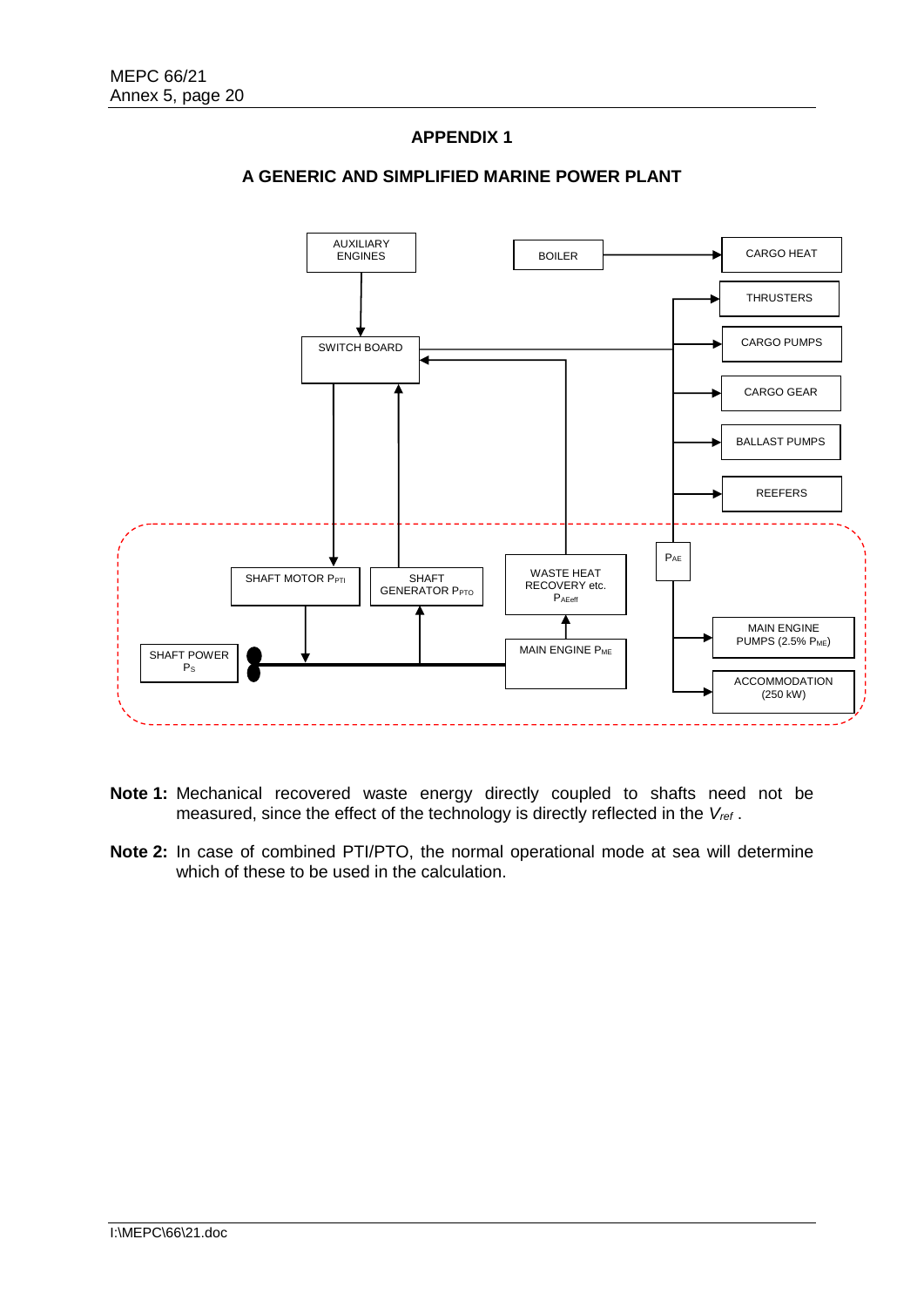# **APPENDIX 2**

### **GUIDELINES FOR THE DEVELOPMENT OF ELECTRIC POWER TABLES FOR EEDI (EPT-EEDI)**

#### **1 Introduction**

This appendix contains a guideline for the document "Electric power table for EEDI" which is similar to the actual shipyards' load balance document, utilizing well defined criteria, providing standard format, clear loads definition and grouping, standard load factors, etc. A number of new definitions (in particular the "groups") are introduced, giving an apparent greater complexity to the calculation process. However, this intermediate step to the final calculation of *PAE* stimulates all the parties to a deep investigation through the global figure of the auxiliary load, allowing comparisons between different ships and technologies and eventually identifying potential efficiencies improvements.

#### **2 Auxiliary load power definition**

*PAE* is to be calculated as indicated in paragraph 2.5.6 of the Guidelines, together with the following additional three conditions:

- .1 non-emergency situations (e.g. "no fire", "no flood", "no blackout", "no partial blackout");
- .2 evaluation time frame of 24 hours (to account loads with intermittent use); and
- .3 ship fully loaded with passengers and/or cargo and crew.

#### **3 Definition of the data to be included in the electric power table for EEDI**

The electric power table for EEDI calculation should contain the following data elements, as appropriate:

- .1 Load's group;
- .2 Load's description;
- .3 Load's identification tag;
- .4 Load's electric circuit Identification;
- .5 Load's mechanical rated power "*Pm*" [*kW*];
- .6 Load's electric motor rated output power [*kW*];
- .7 Load's electric motor efficiency "*e*" [/];
- .8 Load's Rated electric power "*Pr*" [*kW*];
- .9 Service factor of load "*kl*" [/];
- .10 Service factor of duty "*kd*" [/];
- .11 Service factor of time "*kt*" [/];
- .12 Service total factor of use "*ku*" [/], where *ku=kl·kd·kt;*
- .13 Load's necessary power "*Pload*" [*kW*], where *Pload=Pr·ku;*
- .14 Notes;
- .15 Group's necessary power [*kW*]; and
- .16 Auxiliaries load's power  $P_{AF}$ [kW].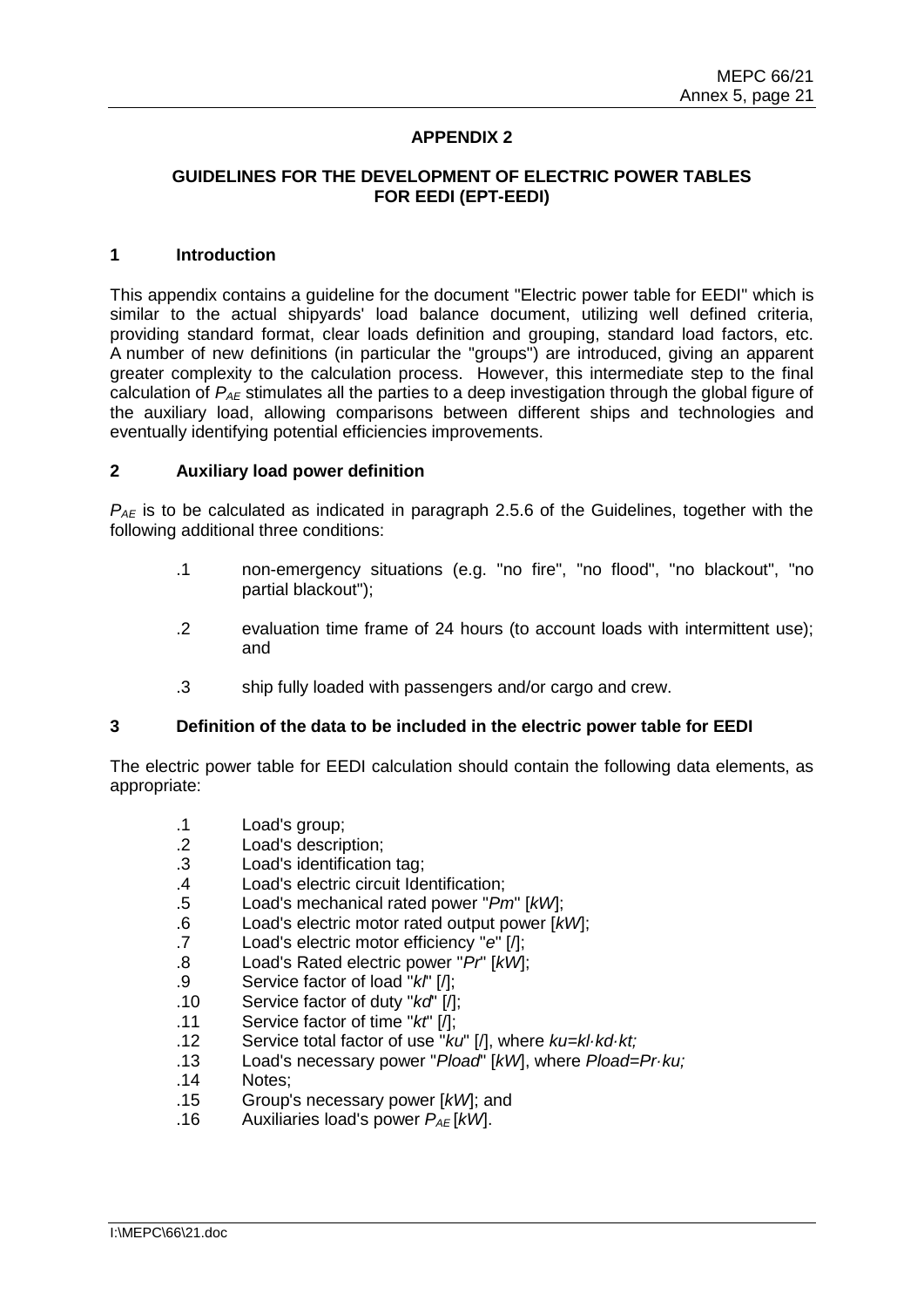# **4 Data to be included in the electric power table for EEDI**

### *Load groups*

4.1 The loads are divided into defined groups, allowing a proper breakdown of the auxiliaries. This eases the verification process and makes it possible to identify those areas where load reductions might be possible. The groups are listed below:

- .1 A Hull, deck, navigation and safety services;
- .2 B Propulsion service auxiliaries;
- .3 C Auxiliary engine and main engine services;
- .4 D Ship's general services;
- .5 E Ventilation for engine-rooms and auxiliaries room;
- .6 F Air conditioning services;
- .7 G Galleys, refrigeration and laundries services;
- .8 H Accommodation services;
- .9 I Lighting and socket services:
- .10 L Entertainment services;
- $.11 \qquad N -$  Cargo loads; and
- .12 M Miscellaneous.

All the ship's loads should be delineated in the document, excluding only *PAeff*, the shaft motors and shaft motors chain (while the propulsion services auxiliaries are partially included below in paragraph 4.1.2 B). Some loads (i.e. thrusters, cargo pumps, cargo gear, ballast pumps, maintaining cargo, reefers and cargo hold fans) still are included in the group for sake of transparency, however their service factor is zero in order to comply with rows 4 and 5 of paragraph 2.5.6 of the Guidelines, therefore making it easier to verify that all the loads have been considered in the document and there are no loads left out of the measurement.

- $4.1.1$   $A Hull$ , deck, navigation and safety services
	- .1 loads included in the hull services typically are: ICCP systems, mooring equipment, various doors, ballasting systems, bilge systems, stabilizing equipment, etc. Ballasting systems are indicated with service factor equal to zero to comply with row 5 of paragraph 2.5.6 of the Guidelines;
	- .2 loads included in the deck services typically are: deck and balcony washing systems, rescue systems, cranes, etc.;
	- .3 loads included in the navigation services typically are: navigation systems, navigation's external and internal communication systems, steering systems, etc.; and
	- .4 loads included in the safety services typically are: active and passive fire systems, emergency shutdown systems, public address systems, etc.
- $4.1.2$  B Propulsion service auxiliaries

This group typically includes: propulsion secondary cooling systems such as LT cooling pumps dedicated to shaft motors, LT cooling pumps dedicated to propulsion converters, propulsion UPSs, etc. Propulsion service loads do not include shaft motors (*PTI(i)*) and the auxiliaries which are part of them (shaft motor own cooling fans and pump, etc.) and the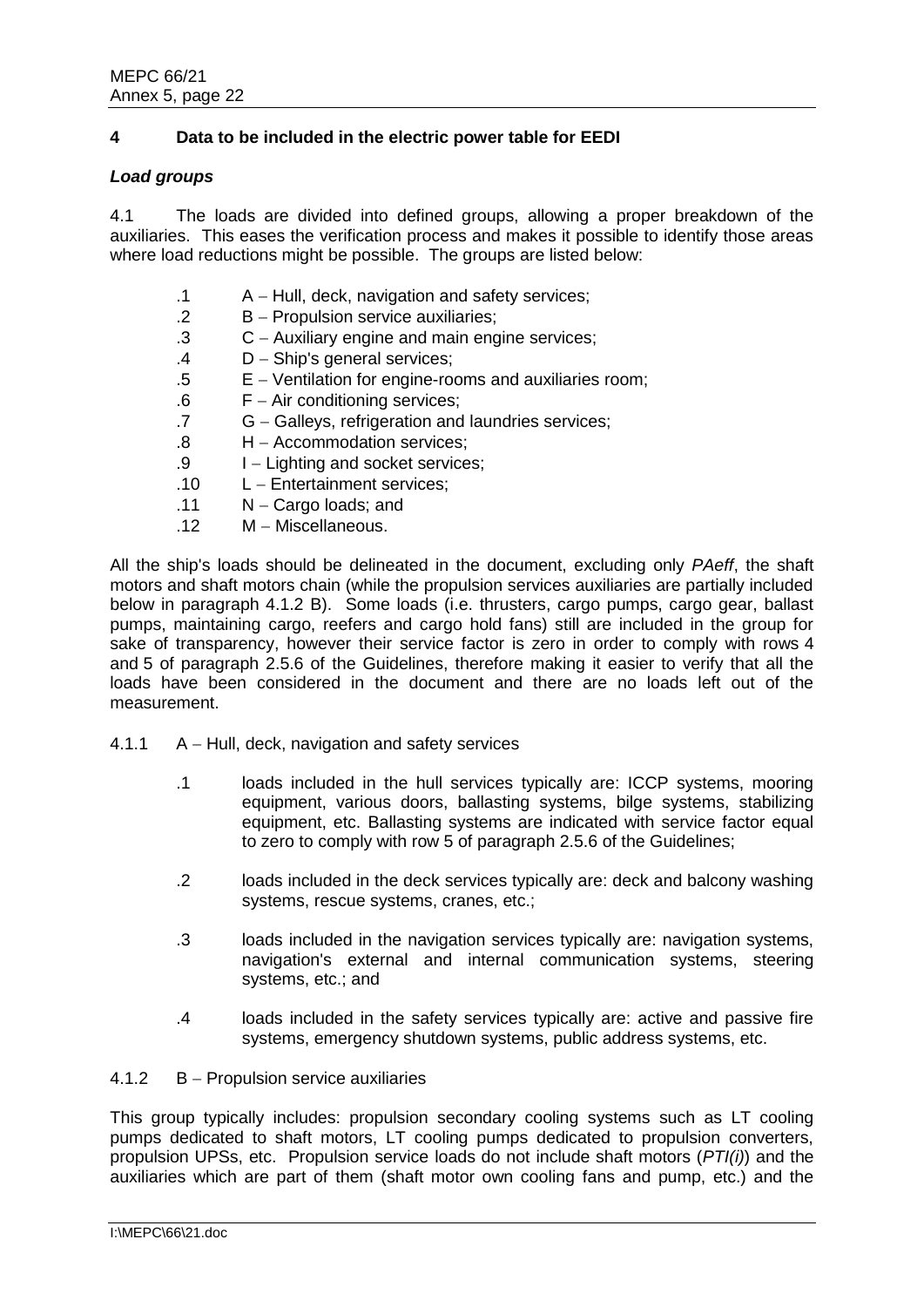shaft motor chain losses and auxiliaries which are part of them (i.e. shaft motor converters including relevant auxiliaries such as converter own cooling fans and pumps, shaft motor transformers including relevant auxiliaries losses such as propulsion transformer own cooling fans and pumps, shaft motor harmonic filter including relevant auxiliaries losses, shaft motor excitation system including the relevant auxiliaries consumed power, etc.). Propulsion service auxiliaries include manoeuvring propulsion equipment such as manoeuvring thrusters and their auxiliaries whose service factor is to be set to zero.

## 4.1.3 C – Auxiliary engine and main engine services

This group includes: cooling systems, i.e. pumps and fans for cooling circuits dedicated to alternators or propulsion shaft engines (seawater, technical water dedicated pumps, etc.), lubricating and fuel systems feeding, transfer, treatment and storage, ventilation system for combustion air supply, etc.

## 4.1.4 D – Ship's general services

This group includes loads which provide general services which can be shared between shaft motor, auxiliary engines and main engine and accommodation support systems. Loads typically included in this group are: cooling systems, i.e. pumping seawater, technical water main circuits, compressed air systems, fresh water generators, automation systems, etc.

# 4.1.5 E – Ventilation for engine-rooms and auxiliaries room

This group includes all fans providing ventilation for engine-rooms and auxiliary rooms that typically are: engine-rooms cooling supply-exhaust fans, auxiliary rooms supply and exhaust fans. All the fans serving accommodation areas or supplying combustion air are not included in this group. This group does not include cargo hold fans and garage supply and exhaust fans.

## 4.1.6  $F - Air conditioning services$

All loads that make up the air conditioning service that typically are: air conditioning chillers, air conditioning cooling and heating fluids transfer and treatment, air conditioning's air handling units ventilation, air conditioning re-heating systems with associated pumping, etc. The air conditioning chillers service factor of load, service factor of time and service factor of duty are to be set as 1 (*kl=1, kt*=1 and *kd=*1) in order to avoid the detailed validation of the heat load dissipation document (i.e. the chiller's electric motor rated power is to be used). However, *kd* is to represent the use of spare chillers (e.g. four chillers are installed and one out four is spare then *kd=0* for the spare chiller and *kd=*1 for the remaining three chillers), but only when the number of spare chillers is clearly demonstrated via the heat load dissipation document.

# 4.1.7 G – Galleys, refrigeration and laundries services

All loads related to the galleys, pantries refrigeration and laundry services that typically are: galleys various machines, cooking appliances, galleys' cleaning machines, galleys auxiliaries, refrigerated room systems including refrigeration compressors with auxiliaries, air coolers, etc.

## $4.1.8$  H – Accommodation services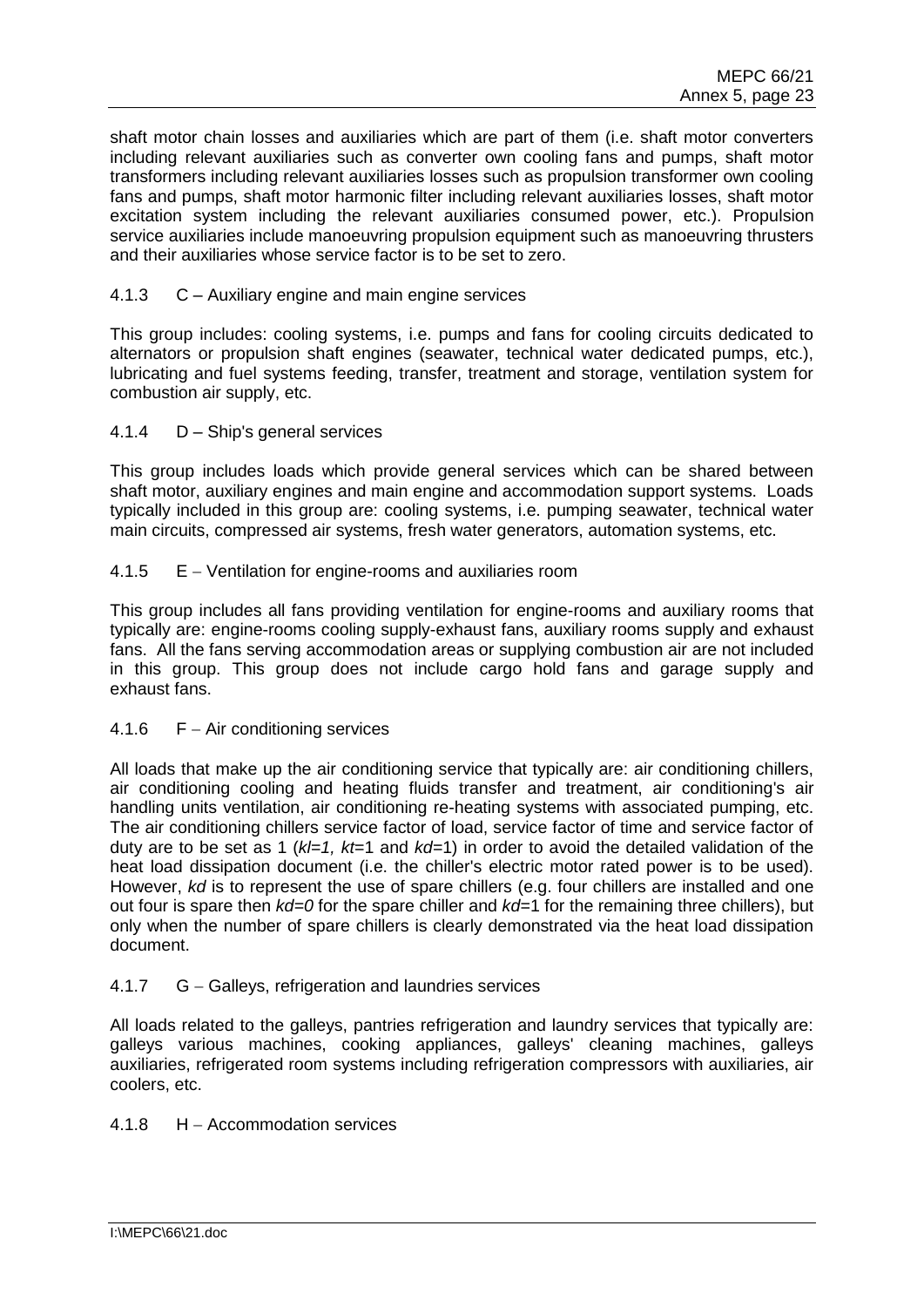All loads related to the accommodation services of passengers and crew that typically are: crew and passengers' transportation systems, i.e. lifts, escalators, etc. environmental services, i.e. black and grey water collecting, transfer, treatment, storage, discharge, waste systems including collecting, transfer, treatment, storage, etc. accommodation fluids transfers, i.e. sanitary hot and cold water pumping, etc., treatment units, pools systems, saunas, gym equipment, etc.

### 4.1.9 I – Lighting and socket services

All loads related to the lighting, entertainment and socket services. As the quantity of lighting circuits and sockets within the ship may be significantly high, it is not practically feasible to list all the lighting circuits and points in the EPT for EEDI. Therefore circuits should be grouped into subgroups aimed to identify possible improvements of efficient use of power. The subgroups are:

- .1 Lighting for 1) cabins, 2) corridors, 3) technical rooms/stairs, 4) public spaces/stairs, 5) engine-rooms and auxiliaries' room, 6) external areas, 7) garages and 8) cargo spaces. All should be divided by main vertical zones; and
- .2 Power sockets for 1) cabins, 2) corridors, 3) technical rooms/stairs, 4) public spaces/stairs, 5) engine-rooms and auxiliaries' room, 6) garages and 7) cargo spaces. All should be divided by main vertical zones.

The calculation criteria for complex groups (e.g. cabin lighting and power sockets) subgroups are to be included via an explanatory note, indicating the load composition (e.g. lights of typical cabins, TV, hair dryer, fridge, etc., typical cabins).

#### 4.1.10 L – Entertainment services

This group includes all loads related to entertainment services, typically: public spaces audio and video equipment, theatre stage equipment, IT systems for offices, video games, etc.

## 4.1.11 N – Cargo loads

This group will contain all cargo loads such as cargo pumps, cargo gear, maintaining cargo, cargo reefers loads, cargo hold fans and garage fans for sake of transparency. However, the service factor of this group is to be set to zero.

#### 4.1.12 M – Miscellaneous

This group will contain all loads which have not been associated to the above-mentioned groups but still are contributing to the overall load calculation of the normal maximum sea load.

#### *Loads description*

4.2 This identifies the loads (for example "seawater pump").

#### *Loads identification tag*

4.3 This tag identifies the loads according to the shipyard's standards tagging system. For example, the "PTI1 fresh water pump" identification tag is "SYYIA/C" for an example ship and shipyard. This data provides a unique identifier for each load.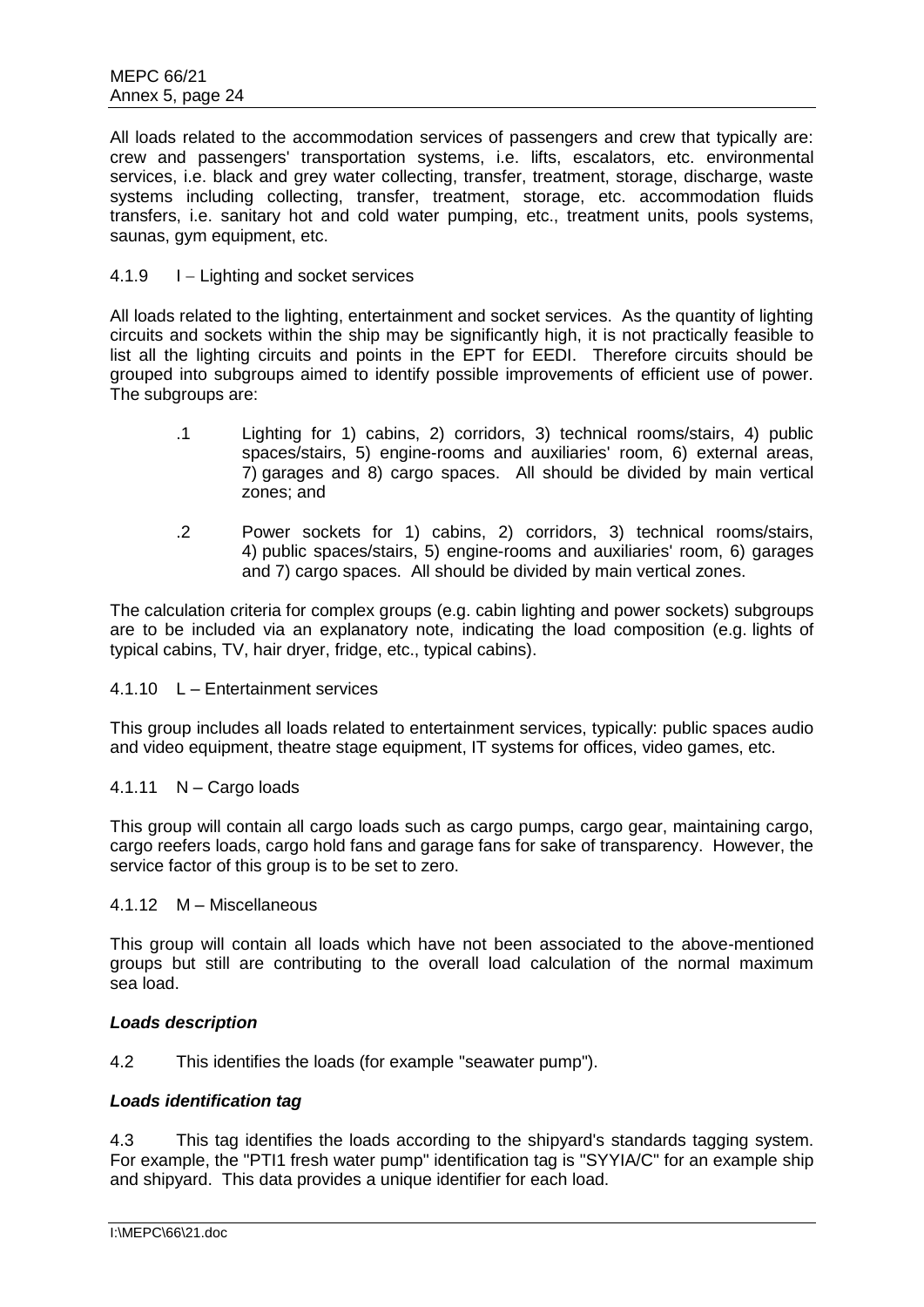## *Loads electric circuit Identification*

4.4 This is the tag of the electric circuit supplying the load. Such information allows the data validation process.

### *Loads mechanical rated power* "*Pm*"

4.5 This data is to be indicated in the document only when th electric load is made by an electric motor driving a mechanical load (for example a fan, a pump, etc.). This is the rated power of the mechanical device driven by an electric motor.

### *Loads electric motor rated output power [kW]*

4.6 The output power of the electric motor as per maker's name plate or technical specification. This data does not take part of the calculation but is useful to highlight potential over rating of the combination motor-mechanical load.

### *Loads electric motor efficiency* "*e*" **[/]**

4.7 This data is to be entered in the document only when the electric load is made by an electric motor driving a mechanical load.

## *Loads rated electric power* "*Pr*" *[kW]*

4.8 Typically the maximum electric power absorbed at the load electric terminals at which the load has been designed for its service, as indicated on the maker's name plate and/or maker's technical specification. When the electric load is made by an electric motor driving a mechanical load the load's rated electric power is: *Pr=Pm/e [kW].*

#### *Service factor of load* "*kl*" *[/]*

4.9 Provides the reduction from the loads rated electric power to loads necessary electric power that is to be made when the load absorb less power than its rated power. For example, in case of electric motor driving a mechanical load, a fan could be designed with some power margin, leading to the fact that the fan rated mechanical power exceeds the power requested by the duct system it serves. Another example is when a pump rated power exceed the power needed for pumping in its delivery fluid circuit. Another example in case of electric self-regulating semi-conductors electric heating system is oversized and the rated power exceeds the power absorbed, according a factor *kl.*

## *Service factor of duty* "*kd*" **[/]**

4.10 Factor of duty is to be used when a function is provided by more than one load. As all loads are to be included in the EPT for EEDI, this factor provides a correct summation of the loads. For example when two pumps serve the same circuit and they run in duty/stand-by their *Kd* factor will be ½ and ½. When three compressors serves the same circuit and one runs in duty and two in stand-by, then *kd* is 1/3, 1/3 and 1/3.

#### *Service factor of time* "*kt*" **[/]**

4.11 A factor of time based on the shipyard's evaluation about the load duty along 24 hours of ship's navigation as defined at paragraph 3. For example the Entertainment loads operate at their power for a limited period of time, 4 hours out 24 hours; as a consequence *kt=4/24.*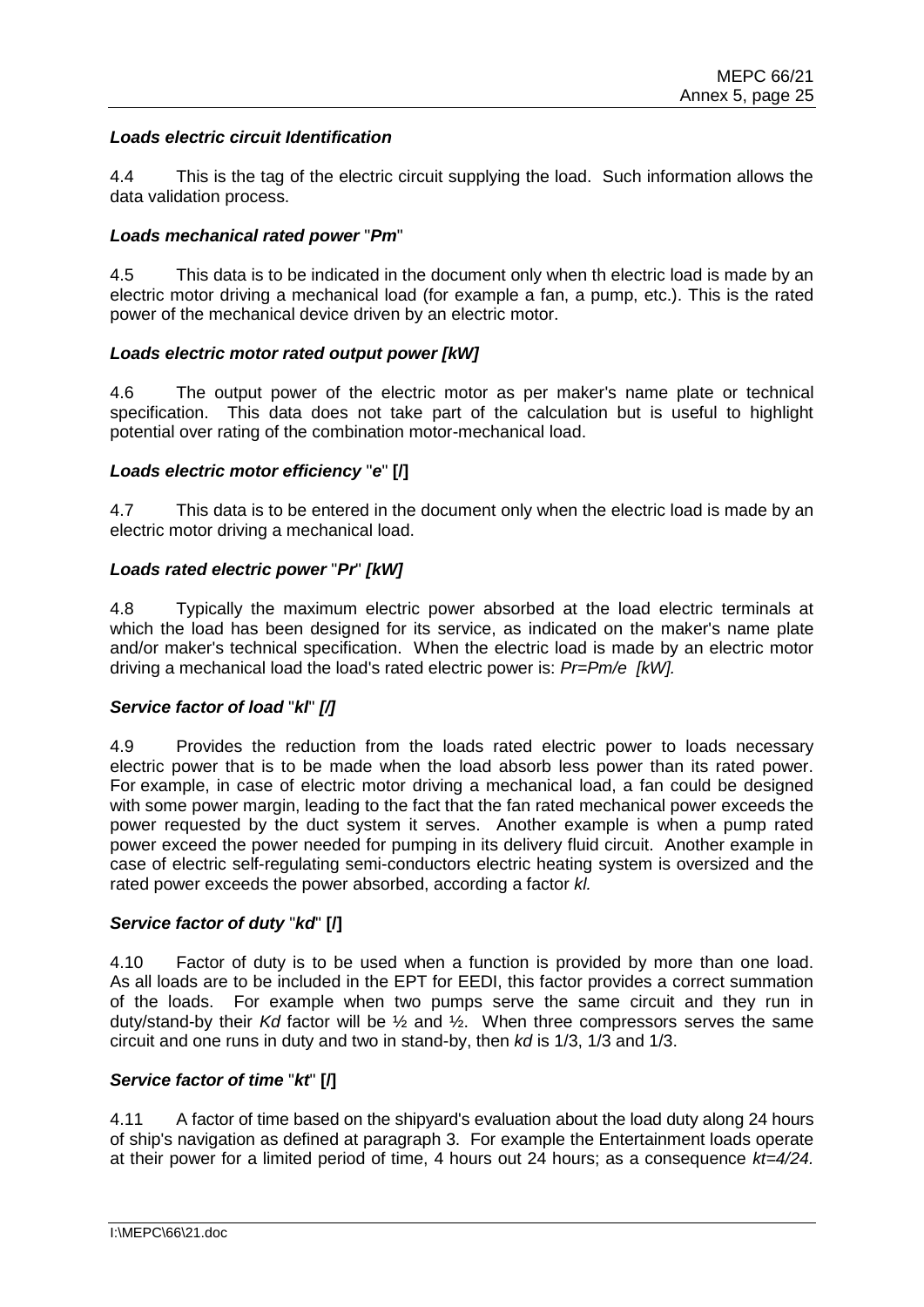For example, the seawater cooling pumps operate at their power all the time during the navigation at *Vref*. As a consequence *kt=1*.

### *Service total factor of use* "*ku*" **[/]**

4.12 The total factor of use that takes into consideration all the service factors: *ku=kl·kd·kt.*

#### *Loads necessary power* "*Pload*" *[kW]*

4.13 The individual user contribution to the auxiliary load power is *Pload=Pr·ku.*

### *Notes*

4.14 A note, as free text, could be included in the document to provide explanations to the verifier.

### *Groups necessary power* **[***kW***]**

4.15 The summation of the "Loads necessary power" from group A to N. This is an intermediate step which is not strictly necessary for the calculation of *PAE*. However, it is useful to allow a quantitative analysis of the *PAE*, providing a standard breakdown for analysis and potential improvements of energy saving.

### *Auxiliaries load*'*s power PAE* **[***kW***]**

4.16 Auxiliaries load's power *PAE* is the summation of the "Load's necessary power" of all the loads divided by the average efficiency of the generator(s) weighted by power.

*PAE=*Σ*Pload(i)/( average efficiency of the generator(s) weighted by power*)

#### **Layout and organization of the data indicated in the electric power table for EEDI**

5 The document "Electric power table for EEDI" is to include general information (i.e. ship's name, project name, document references, etc.) and a table with:

- .1 one row containing column titles;
- .2 one Column for table row ID;
- .3 one Column for the groups identification ("A", "B", etc.) as indicated in paragraphs 4.1.1 to 4.1.12 of this guideline;
- .4 one Column for the group descriptions as indicated in paragraphs 4.1.1 to 4.1.12 of this guideline;
- .5 one column each for items in paragraphs 4.2 to 4.14 of this guideline (e.g. "load tag", etc.);
- .6 one row dedicated to each individual load;
- .7 the summation results (i.e. summation of powers) including data from paragraphs 4.15 to 4.16 of this guideline; and
- .8 explanatory notes.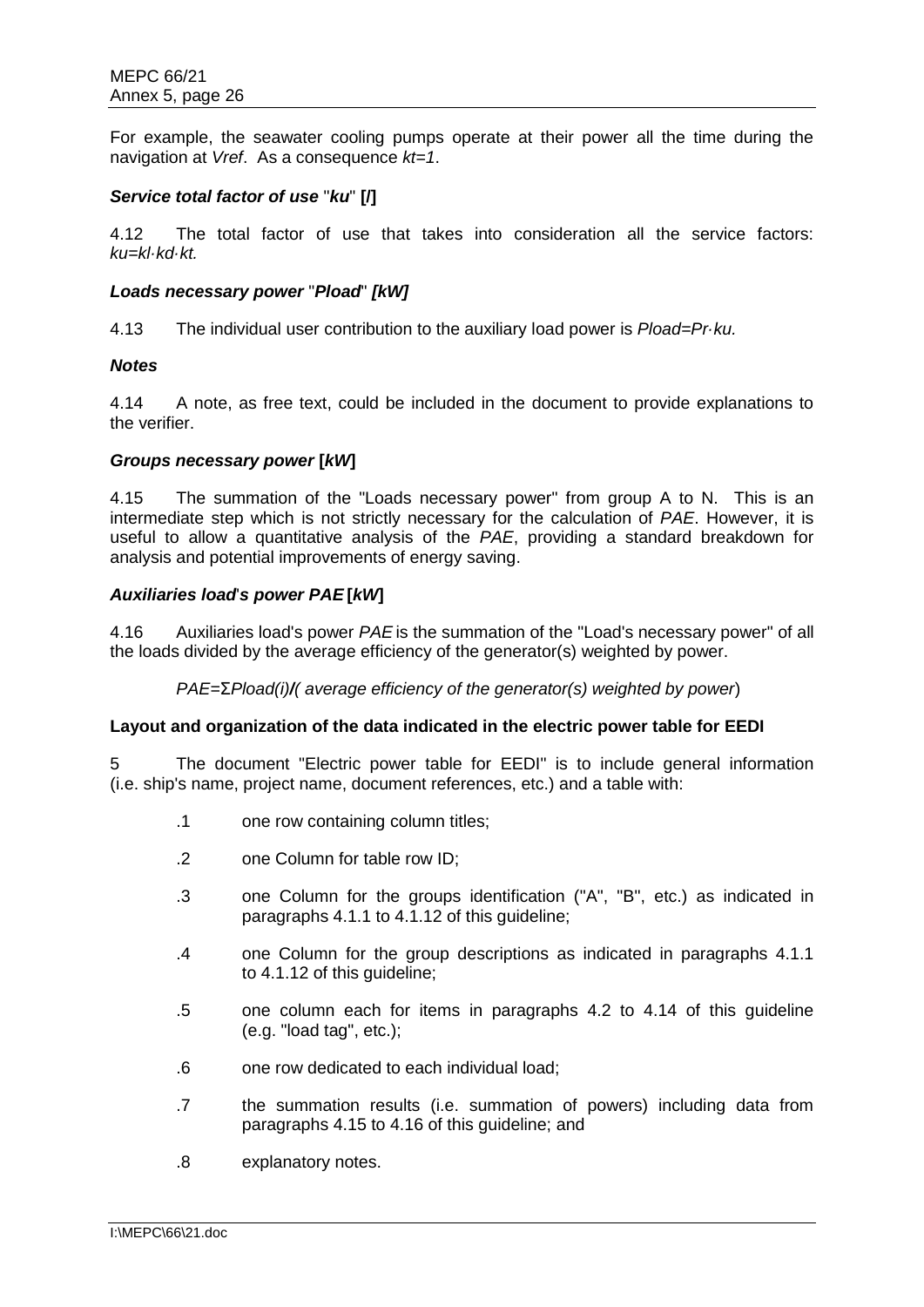An example of an electric power table for EEDI for a cruise postal ship which transports passengers and has a car garage and reefer holds for fish trade transportation is indicated below. The data indicated and the type of ship is for reference only.

|                     |                | <b>ELECTRIC POWER TABLE FOR EEDI</b>                                          |                        | HULL "EXAMPLE"           |                                   | PROJECT "EXAMPLE"                                |                                                       |                                             |                             |                              |                              |                                     |                                              | (NMSL=Normal Maximun Sea Load)                                     |
|---------------------|----------------|-------------------------------------------------------------------------------|------------------------|--------------------------|-----------------------------------|--------------------------------------------------|-------------------------------------------------------|---------------------------------------------|-----------------------------|------------------------------|------------------------------|-------------------------------------|----------------------------------------------|--------------------------------------------------------------------|
|                     | Load           |                                                                               | Load<br>identification | Load electric<br>circuit | Load<br>mechanical<br>rated power | <b>Load</b><br>electric<br>notor rated<br>output | <b>Load</b><br>electric<br>motor<br><b>efficiency</b> | <b>Load Rated</b><br>electric<br>power "Pr' | service<br>actor of<br>load | service<br>factor o<br>duty  | service<br>factor<br>of time | service<br>total<br>actor of<br>use | <b>Load</b><br>necessary<br>power<br>"Pload" |                                                                    |
| id                  | group          | <b>Load description</b>                                                       | tag                    | dentification            | "Pm" [kW]                         | ower [ <i>kW</i>                                 | "е" М                                                 | [kW]                                        | "kl" [Л                     | "kd"  /                      | "kt" [Л                      | 'ku" [Л                             | [kW]                                         | Note                                                               |
| $\vert$ 1           | А              | Hull cathodic protection Fwd                                                  | <b>XXX</b>             | <b>YYY</b>               | n.a                               | n.a.                                             | n.a.                                                  | 5.2                                         | $\mathbf{1}$                | $\mathbf{1}$                 | $1^\ast$                     | $\mathbf{1}$                        | 5.2                                          | *in use 24hours/day                                                |
| $\overline{2}$      | A              | Hull cathodic protection mid                                                  | <b>XXX</b>             | <b>YYY</b>               | n.a.                              | n.a.                                             | n.a.                                                  | 7.0                                         | $\mathbf{1}$                | $\mathbf{1}$                 | $1*$                         | $\mathbf{1}$                        | $\overline{7}$                               | *in use 24hours/day                                                |
| $\vert$ 3           | $\overline{A}$ | Hull cathodic protection aft                                                  | <b>XXX</b>             | <b>yyy</b>               | n.a.                              | n.a.                                             | n.a.                                                  | 4.8                                         | $\mathbf{1}$                | $\mathbf{1}$                 | $1*$                         | 1                                   | 4.8                                          | *in use 24hours/day                                                |
| $\overline{4}$      | $\Delta$       | Ballast pump 3                                                                | <b>XXX</b>             | <b>yyy</b>               | 30                                | 36                                               | 0.92                                                  | 32.6                                        | 0.9                         | 0.5                          | $\mathbf{1}$                 | $0*$                                | $\bullet$                                    | *not in use at NMSL see para 2.5.6 of Circ.681                     |
| 5                   | A              | wd Stb mooring winch motor n.1                                                | <b>XXX</b>             | <b>yyy</b>               | 90                                | 150                                              | 0.92                                                  | 97.8                                        | 0.8                         | $\mathbf{1}$                 | $0^*$<br>$1*$                | $0*$                                | $\pmb{0}$                                    | *not in use at NMSL see para 2.5.6 of Circ.681                     |
| 6<br>$\overline{7}$ | A<br>A         | WTDs system main control panel<br>WTD 1, deck D frame 150                     | <b>XXX</b><br>xxx      | <b>YYY</b>               | n.a<br>1.2                        | n.a.<br>3                                        | n.a.<br>0.91                                          | 0.5<br>1.3                                  | $\mathbf{1}$<br>0.7         | $\mathbf{1}$<br>$\mathbf{1}$ | $0.104*$                     | $\mathbf{1}$<br>0.0728              | 0.5<br>0.096                                 | *in use 24hours/day<br>*180 secs to open/close x 100 opening a day |
| $\lvert$ 8          | $\overline{A}$ | WTD 5, deck D frame 210                                                       | <b>XXX</b>             | <b>yyy</b>               | 1.2                               | R                                                | 0.91                                                  | 1.3                                         | 0.7                         | $\mathbf{1}$                 | $0.156*$                     | 0.1092                              | 0.14                                         | *180 secs to open/close x 150 opening a day                        |
| $\mathsf{g}$        | A              | Stabilisers control unit                                                      | xxx                    | <b>YYY</b><br>yyy        | n.a.                              | n.a.                                             | n.a.                                                  | 0.7                                         | $\mathbf{1}$                | $\mathbf{1}$                 | $1*$                         | 1                                   | 0.7                                          | *in use 24hours/day                                                |
| 10                  | A              | Stabilisers Hydraulic pack power pump 1                                       | xxx                    | <b>yyy</b>               | 80                                | 90                                               | 0.9                                                   | 88.9                                        | 0.9                         | $\mathbf 1$                  | $0^*$                        | $\mathbf 0$                         | $\pmb{0}$                                    | *NMSL=> calm sea,=> stabiliser not in use                          |
| 11                  | A              | S-band Radar 1 controller                                                     | xxx                    | <b>yyy</b>               | n.a.                              | n.a.                                             | n.a.                                                  | 0.4                                         | $1\,$                       | $\mathbf{1}$                 | $1^*$                        | 1                                   | 0.4                                          | *in use 24hours/day                                                |
| 12                  | $\Delta$       | S-band Radar 1 motor                                                          | xxx                    | <b>yyy</b>               | 0.8                               | 1                                                | 0.92                                                  | 0.9                                         | $\mathbf 1$                 | $\mathbf 1$                  | $1*$                         | $\mathbf{1}$                        | 0.9                                          | *in use 24hours/day                                                |
| 13                  | A              | Fire detection system bridge main unit                                        | xxx                    | yyy                      | n.a                               | n.a.                                             | n.a.                                                  | $1.5\,$                                     | $\mathbf 1$                 | $\mathbf 1$                  | $1^\ast$                     | $\mathbf 1$                         | 1.5                                          | *in use 24hours/day                                                |
| 14                  | А              | Fire detection system ECR unit                                                | <b>XXX</b>             | <b>YYY</b>               | n.a.                              | n.a.                                             | n.a.                                                  | 0.9                                         | $1\,$                       | $\mathbf{1}$                 | $1*$                         | 1                                   | 0.9                                          | *in use 24hours/day                                                |
| 15                  | А              | High pressure water fog contol unit                                           | XXX                    | <b>YYY</b>               | n.a.                              | n.a.                                             | n.a.                                                  | 1.2                                         | $\mathbf{1}$                | $\mathbf{1}$                 | $1*$                         | 1                                   | 1.2                                          | *in use 24hours/day                                                |
| 16                  | $\overline{A}$ | High pressure water fog engines rooms pump 1a                                 | <b>XXX</b>             | yyy                      | 25                                | 30                                               | 0.93                                                  | 26.9                                        | 0.9                         | 0.5                          | $0*$                         | $\circ$                             | $\circ$                                      | *NMSL=> not emergency =>Load not in use                            |
| 17                  | A              | High pressure water fog engines rooms pump 1b                                 | <b>XXX</b>             | <b>YYY</b>               | 25                                | 30                                               | 0.93                                                  | 26.9                                        | 0.9                         | 0.5                          | $0*$                         | $\bullet$                           | 0                                            | * not emergency situations                                         |
| 18                  | B              | PTi port fresh water pump 1                                                   | <b>XXX</b>             | <b>yyy</b>               | 30                                | 36                                               | 0.92                                                  | 32.6                                        | 0.9                         | $0.5*$                       | $\mathbf{1}$                 | 0.45                                | 14.7                                         | pump1,2 one is duty and one is stand-by                            |
| 19                  | B              | PTi port fresh water pump 2                                                   | <b>XXX</b>             | <b>YYY</b>               | 30                                | 36                                               | 0.92                                                  | 32.6                                        | 0.9                         | $0.5*$                       | $\mathbf{1}$                 | 0.45                                | 14.7                                         | pump1,2 one is duty and one is stand-by                            |
| 20                  | B              | Thrusters control system                                                      | xxx                    | <b>YYY</b>               | n.a.                              | n.a.                                             | n.a.                                                  | 0.5                                         | $\mathbf{1}$                | $\mathbf{1}$                 | $1^*$                        | $\mathbf{1}$                        | 0.5                                          | in use 24hours/day (even if thruster motor isn't)                  |
| 21                  | B              | Bow thruster 1                                                                | <b>XXX</b>             | <b>YYY</b>               | 3000                              | 3000                                             | 0.96                                                  | 3125.0                                      | $\mathbf{1}$                | $\mathbf{1}$                 | $0*$                         | $\bullet$                           | $\bullet$                                    | *NMSL=>thrusters motor are not in use                              |
| 22                  | B              | PEM port cooling fan 1                                                        | <b>XXX</b>             | yyy                      | 20                                | 25                                               | 0.93                                                  | 21.5                                        | 0.9                         | $\,1$                        | n.a.                         | n.a                                 | $n.a.*$                                      | *this load is included in the propulsion chain data                |
| 23                  | c              | HT circulation pump 1 DG 3                                                    | <b>XXX</b>             | <b>YYY</b>               | 8                                 | 10                                               | 0.92                                                  | 8.7                                         | 0.9                         | $0.5*$                       | $\mathbf{1}$                 | 0.45                                | 3.9                                          | pump1,2 one is duty and one is stand-by                            |
| 24                  | c              | HT circulation pump 2 DG 3                                                    | XXX                    | <b>yyy</b>               | 8                                 | 10                                               | 0.92                                                  | 8.7                                         | 0.9                         | $0.5*$                       | 1                            | 0.45                                | 3.9                                          | pump1,2 one is duty and one is stand-by                            |
| 25                  | c<br>¢         | DG3 combustion air fan                                                        | xxx                    | <b>yyy</b>               | 28<br>6                           | 35<br>8                                          | 0.92                                                  | 30.4                                        | 0.9                         | $\mathbf 1$<br>$\mathbf 1$   | $1*$<br>$1*$                 | 0.9                                 | 27.4                                         | *in use 24hours/day                                                |
| 26                  |                | DG3 exhaust gas boiler circulationg pump<br>Alternator 3 external cooling fan | xxx                    | yyy                      | 3                                 | 5                                                | 0.93<br>0.93                                          | 6.5<br>3.2                                  | 0.8<br>0.8                  | $\mathbf 1$                  | $1^*$                        | 0.8<br>0.8                          | 5.2<br>2.75                                  | *in use 24hours/day<br>*in use 24hours/day                         |
| 27<br>28            | c<br>c         | fuel feed fwd booster pump a                                                  | xxx<br><b>XXX</b>      | <b>yyy</b>               | 7                                 | 9                                                | 0.92                                                  | 7.6                                         | 0.9                         | $0.5*$                       | $\mathbf{1}$                 | 0.45                                | 3.4                                          | pump1,2 one is duty and one is stand-by                            |
| 29                  | c              | fuel feed fwd booster pump b                                                  | <b>XXX</b>             | <b>YYY</b><br><b>VVV</b> | $\overline{7}$                    | 9                                                | 0.92                                                  | 7.6                                         | 0.9                         | $0.5*$                       | $\mathbf{1}$                 | 0.45                                | 3.4                                          | pump1,2 one is duty and one is stand-by                            |
| 30                  | D              | Fwd main LT cooling pump 1                                                    | <b>XXX</b>             | <b>YYY</b>               | 120                               | 150                                              | 0.95                                                  | 126.3                                       | 0.9                         | $0.5*$                       | $\mathbf{1}$                 | 0.45                                | 56.8                                         | pump1,2 one is duty and one is stand-by                            |
| 31                  | D              | wd main LT cooling pump 2                                                     | <b>XXX</b>             | <b>yyy</b>               | 120                               | 150                                              | 0.95                                                  | 126.3                                       | 0.9                         | $0.5*$                       | $\mathbf{1}$                 | 0.45                                | 56.8                                         | pump1,2 one is duty and one is stand-by                            |
| 32                  | F              | WD engine room supply fan 1                                                   | XXX                    | <b>yyy</b>               | 87.8                              | 110                                              | 0.93                                                  | 94.4                                        | 0.95                        | $\mathbf 1$                  | $1*$                         | 0.95                                | 89.7                                         | *in use 24hours/day                                                |
| 33                  | Ε              | FWD engine room exhaust fan 1                                                 | xxx                    | <b>yyy</b>               | 75                                | 86                                               | 0.93                                                  | 80.6                                        | 0.96                        | $\mathbf{1}$                 | $1^*$                        | 0.96                                | 77.4                                         | *in use 24hours/day                                                |
| 34                  | E              | purifier room supply fan 1                                                    | <b>XXX</b>             | <b>YYY</b>               | 60                                | 70                                               | 0.93                                                  | 64.5                                        | 0.96                        | 0.5                          | $1*$                         | 0.48                                | 31.0                                         | *in use 24hours/day                                                |
| 35                  | E              | purifier room supply fan 2                                                    | xxx                    | <b>YYY</b>               | 60                                | 70                                               | 0.93                                                  | 64.5                                        | 0.96                        | 0.5                          | $1*$                         | 0.48                                | 31.0                                         | *in use 24hours/day                                                |
| 36                  | F              | HVAC chiller a                                                                | <b>XXX</b>             | <b>YYY</b>               | 1450                              | 1600                                             | 0.95                                                  | 1526.3                                      | $\mathbf{1}$                | $2/3*$                       | 1                            | 0.66                                | 1007.4                                       | *1 Chiller is spare; see heat load dissipation doc.                |
| 37                  | F              | <b>HVAC</b> chiller b                                                         | XXX                    | <b>yyy</b>               | 1450                              | 1600                                             | 0.95                                                  | 1526.3                                      | $\mathbf{1}$                | $2/3*$                       | $\mathbf{1}$                 | 0.66                                | 1007.4                                       | *1 Chiller is spare; see heat load dissipation doc.                |
| 38                  | F              | <b>HVAC</b> chiller C                                                         | xxx                    | <b>YYY</b>               | 1450                              | 1600                                             | 0.95                                                  | 1526.3                                      | $\mathbf{1}$                | $2/3*$                       | $\mathbf{1}$                 | 0.66                                | 1007.4                                       | *1 Chiller is spare; see heat load dissipation doc.                |
| 39                  | F              | H.U. Ac station 5.4 supply fan                                                | XXX                    | <b>yyy</b>               | 50                                | 60                                               | 0.93                                                  | 53.8                                        | 0.9                         | $\mathbf 1$                  | $1*$                         | 0.9                                 | 48.4                                         | *in use 24hours/day                                                |
| 40                  | F              | .H.U. Ac station 5.4 exhaust fan                                              | <b>XXX</b>             | <b>yyy</b>               | 45                                | 55                                               | 0.93                                                  | 48.4                                        | 0.9                         | $1\,$                        | $1^\ast$                     | 0.9                                 | 43.5                                         | *in use 24hours/day                                                |
| $41\,$              | F              | Chilled water pump a                                                          | XXX<br><b>XXX</b>      | <b>yyy</b>               | 80<br>80                          | 90                                               | 0.93                                                  | 86.0                                        | 0.88                        | $0.5*$                       | $\mathbf 1$<br>$\mathbf{1}$  | 0.44                                | 37.8                                         | pump1,2 one is duty and one is stand-by                            |
| 42<br>43            | F<br>G         | Chilled water pump b<br>Italian's espresso coffee machine                     | <b>XXX</b>             | <b>yyy</b>               | n.a                               | 90<br>n.a.                                       | 0.93                                                  | 86.0<br>7.0                                 | 0.88<br>0.9                 | $0.5*$<br>$\mathbf{1}$       | $0.2*$                       | 0.44<br>0.18                        | 37.8<br>1.3                                  | * pump1,2 one is duty and one is stand-by<br>*in use 4.8hours/day  |
| 44                  | G              | deep freezer machine                                                          | <b>XXX</b>             | <b>yyy</b><br>yyy        | n.a.                              | n.a.                                             | n.a.<br>n.a.                                          | 20.0                                        | 0.8                         | $\mathbf 1$                  | $0.16*$                      | 0.128                               | 3.2                                          | *in use 4hours/day                                                 |
| 45                  | G              | washing machine 1                                                             | <b>XXX</b>             | <b>YYY</b>               | n.a                               | n.a.                                             | n.a.                                                  | 8.0                                         | 0.8                         | $\mathbf{1}$                 | $0.33*$                      | 0.264                               | 3.2                                          | *in use 8hours/day                                                 |
| 46                  | н              | ift pax mid 4                                                                 | <b>XXX</b>             | <b>yyy</b>               | 30                                | 40                                               | 0.93                                                  | 32.3                                        | 0.5                         | $\mathbf{1}$                 | $0.175*$                     | 0.0875                              | 0.9                                          | *in use 4hours/day                                                 |
| 47                  | H              | accum collecting system 4 pump a                                              | xxx                    | yyy                      | 10                                | 13                                               | 0.92                                                  | 10.9                                        | 0.9                         | $\mathbf{1}$                 | $1*$                         | 0.9                                 | 8.7                                          | *in use 24hours/day                                                |
| 48                  | н              | ewage treatmet system 1 pump 1                                                | xxx                    | <b>YYY</b>               | 15                                | 17                                               | 0.93                                                  | 16.1                                        | 0.9                         | $\mathbf 1$                  | $1^*$                        | 0.9                                 | 8.7                                          | in use 24hours/day                                                 |
| 49                  | H              | Gym running machine                                                           | xxx                    | <b>YYY</b>               | n.a.                              | n.a.                                             | n.a.                                                  | 2.5                                         | $\mathbf{1}$                | $\mathbf{1}$                 | $0.3*$                       | 0.3                                 | 0.8                                          | in use 7.2hours/day*                                               |
| 50                  |                | Cabin's lighting MVZ3                                                         | n.a                    | n.a.                     | n.a.                              | n.a.                                             | n.a.                                                  | $80*$                                       | $\mathbf{1}$                | $\mathbf{1}$                 | $\mathbf{1}$                 | $\mathbf{1}$                        | 80.0                                         | see explainatory note                                              |
| 51                  |                | corridors ligthing MVZ3                                                       | n.a                    | n.a.                     | n.a                               | n.a.                                             | n.a.                                                  | $10*$                                       | $\mathbf{1}$                | $\mathbf{1}$                 | $\mathbf{1}$                 | $\mathbf{1}$                        | 10.0                                         | see explainatory note                                              |
| 52                  |                | Cabin's sockets MVZ3                                                          | n.a                    | n.a.                     | n.a.                              | n.a.                                             | n.a.                                                  | $5*$                                        | $\mathbf{1}$                | $\mathbf{1}$                 | 1                            | 1                                   | 5.0                                          | see explainatory note                                              |
| 53                  | L              | Main Theatre audio booster amplifier                                          | <b>XXX</b>             | <b>YYY</b>               | n.a.                              | n.a.                                             | n.a.                                                  | 15.0                                        | $\mathbf{1}$                | $\mathbf{1}$                 | $0.3*$                       | 0.3                                 | 4.5                                          | in use 7.2hours/day*                                               |
| 54                  | L              | Video wall atrium                                                             | <b>XXX</b>             | <b>YYY</b>               | n.a.                              | n.a.                                             | n.a.                                                  | 2.0                                         | $\mathbf 1$                 | $\mathbf{1}$                 | $0.3*$                       | 0.3                                 | 0.6                                          | *in use 7.2hours/day                                               |
| 55                  | M              | Car Garage supply fan1                                                        | <b>XXX</b>             | <b>yyy</b>               | 28                                | 35                                               | 0.92                                                  | 30.4                                        | 0.9                         | $\mathbf 1$                  | $1^*$                        | $0*$                                | $\circ$                                      | *not in use at NMSL see para 2.5.6 of Circ.681                     |
| 56                  | M              | Fish transportation refeer hold n.2                                           | <b>XXX</b>             | <b>YYY</b>               | 25                                | 30                                               | 0.93                                                  | 26.9                                        | 0.9                         | 0.5                          | $0*$                         | $0*$                                | $\mathbf 0$                                  | *not in use at NMSL see para 2.5.6 of Circ.681                     |
| 57                  | N              | Sliding glass roof                                                            | XXX                    | <b>yyy</b>               | 30                                | 40                                               | 0.93                                                  | 32.3                                        | 0.9                         | $\mathbf 1$                  | $0.3*$                       | 0.27                                | 0.2                                          | *in use 7.2hours/day                                               |
|                     |                |                                                                               |                        |                          |                                   |                                                  |                                                       |                                             |                             |                              | $\Sigma$ Pload(i)=           |                                     | 3764                                         |                                                                    |
|                     |                |                                                                               |                        |                          |                                   |                                                  |                                                       |                                             |                             |                              |                              |                                     |                                              |                                                                    |

PAE=3764/(weighted average efficiency of generator(s)) [kW] Group's necessary power (group A=22.9kW, B=23.8kW, C=43.9kW, D=113.7kW, E=229kW, F=3189kW, G=7.6kW, H=19kW, H=19kW, I=5.1kW, M=0kW, N=0.22kW)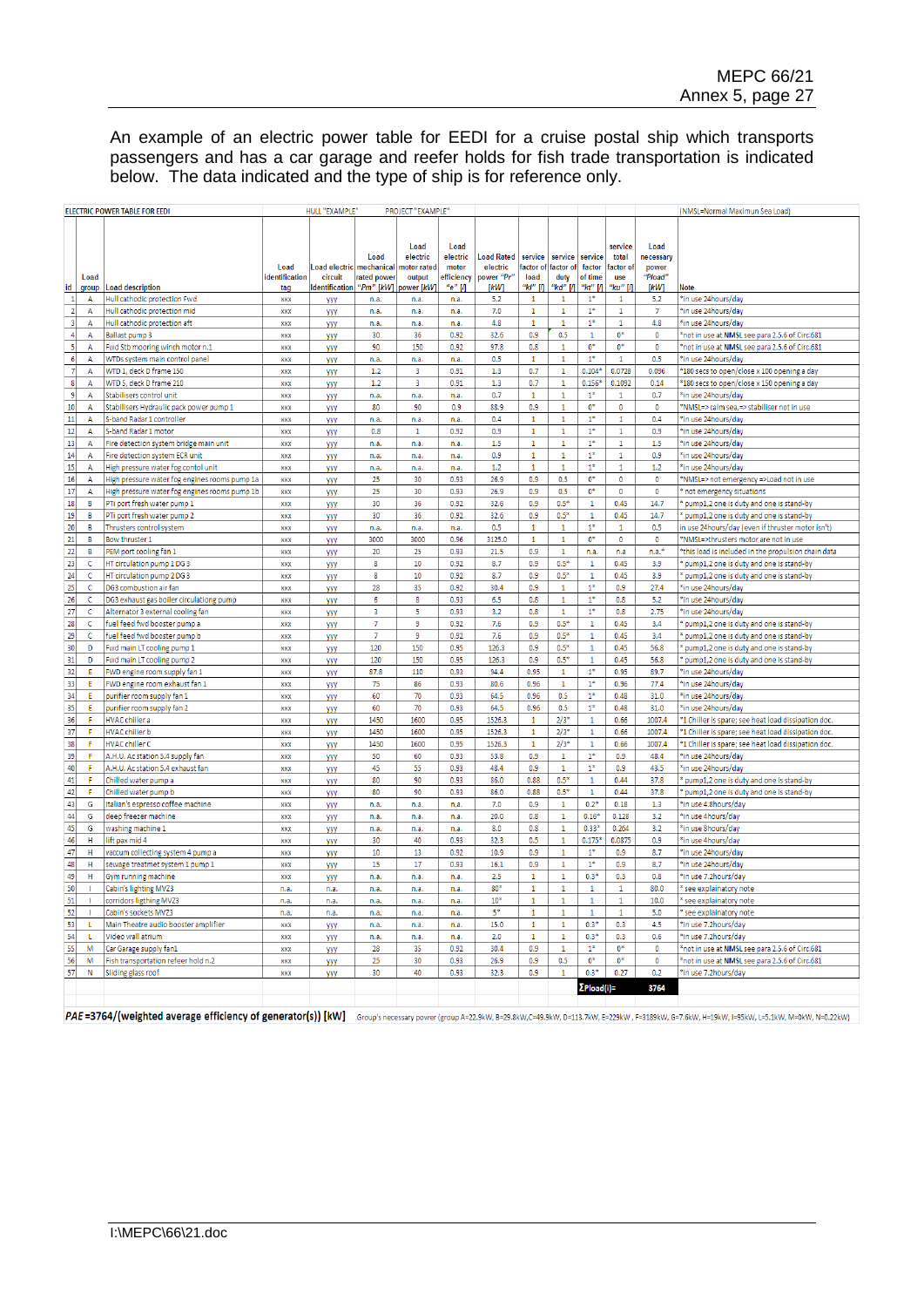# **APPENDIX 3**

## **A GENERIC AND SIMPLIFIED MARINE POWER PLANT FOR A CRUISE PASSENGER SHIPS HAVING NON-CONVENTIONAL PROPULSION**



Note: Symbols for plus (+) and minus (-) indicate CO<sub>2</sub> contribution to EEDI formula.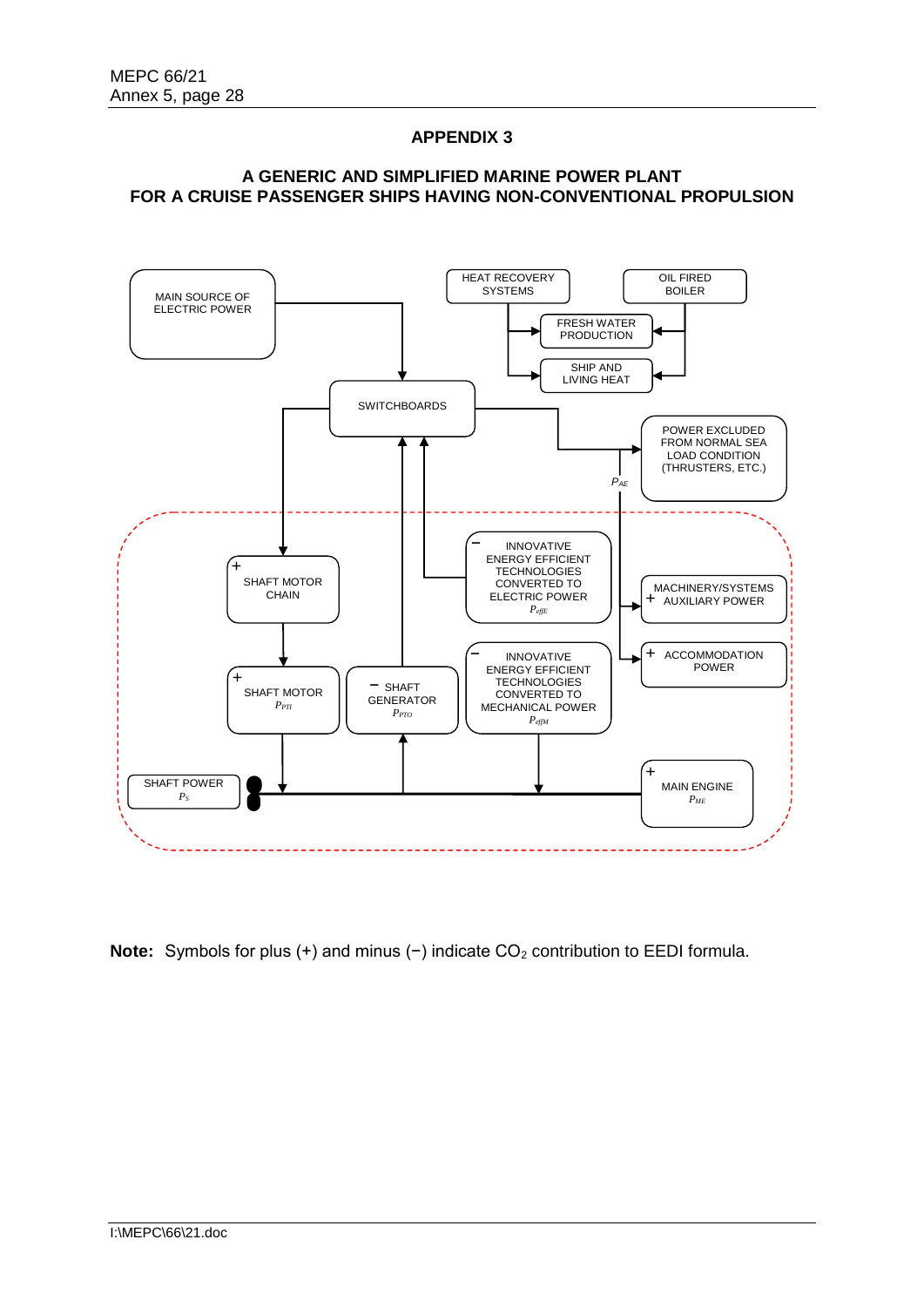# **APPENDIX 4**

### **EEDI CALCULATION EXAMPLES FOR USE OF DUAL FUEL ENGINES**

Standard main engine (HFO), standard auxiliary engines (HFO), no shaft generator:

| $MCR_{ME}$              | $= 15,000$ kW                                                                                                                                                                                                                                         |               |
|-------------------------|-------------------------------------------------------------------------------------------------------------------------------------------------------------------------------------------------------------------------------------------------------|---------------|
| Capacity                | $= 25,000$ DWT                                                                                                                                                                                                                                        |               |
| $C_{FME}$               | $= 3.114$                                                                                                                                                                                                                                             |               |
| $C_{FAE}$               | $= 3.114$                                                                                                                                                                                                                                             |               |
| <b>SFC<sub>ME</sub></b> | $= 190$ g/kWh                                                                                                                                                                                                                                         |               |
| $SFC_{AE}$              | $= 215$ g/kWh                                                                                                                                                                                                                                         |               |
| $V_{ref}$               | $= 18$ kn                                                                                                                                                                                                                                             |               |
| $P_{ME}$                | $= 0.75$ x $MCR_{ME} = 0.75$ x 15,000 kW                                                                                                                                                                                                              | $= 11,250$ kW |
| $P_{AE}$                | $= (0.025 \times MCR_{ME}) + 250$ kW                                                                                                                                                                                                                  | $= 625$ kW    |
| EEDI<br>EEDI<br>EEDI    | $= [(P_{ME} \times C_{FME} \times SFC_{ME}) + (P_{AE} \times C_{FAE} \times SFC_{AE})]/ (V_{ref} \times Capacity)$<br>$= [(11,250 \times 3.114 \times 190) + (625 \times 3.114 \times 215)] / (18 \times 25,000)$<br>$= 15.721$ gCO <sub>2</sub> /tnm |               |
|                         |                                                                                                                                                                                                                                                       |               |

Dual-fuel main engine and auxiliary engine (LNG, pilot fuel MDO; no shaft generator), LNG condition for tank capacity and/or operating time is fulfilled:

| $MCR_{ME}$              | $= 15,000$ kW                            |               |
|-------------------------|------------------------------------------|---------------|
| Capacity                | $= 25,000$ DWT                           |               |
| $C_{F,Gas}$             | $= 2.750$                                |               |
| $C_F$ Pilotfuel         | $= 3.206$                                |               |
| <b>SFC</b> ME Pilotfuel | $= 6$ g/kWh                              |               |
| $SFC_{ME}$ Gas          | $= 160$ g/kWh                            |               |
| <b>SFCAE Pilotfuel</b>  | $= 7$ g/kWh                              |               |
| $SFC_{AE\ Gas}$         | $= 180$ g/kWh                            |               |
| $V_{ref}$               | = 18 kn                                  |               |
| $P_{ME}$                | $= 0.75$ x $MCR_{ME} = 0.75$ x 15,000 kW | $= 11,250$ kW |
| $P_{AE}$                | $= (0.025 \times MCR_{ME}) + 250$ kW     | $= 625$ kW    |
|                         |                                          |               |

 $EEDI = [(P_{ME} \times (C_F_{Pilotfuel} \times SFC_{ME_{Pilotfuel}} + C_F_{Gas} \times SFC_{ME_{gas}})] + (P_{AE} \times (C_F_{Pilotfuel} \times SFC_{AE})]$ *Pilotfuel + CF Gas* x *SFCAE Gas*))] / (*vref* x *Capacity*)

EEDI =  $[(11,250 \times (3.206 \times 6 + 2.750 \times 160)) + (625 \times (3.206 \times 7 + 2.750 \times 180))] / (18 \times$ 25,000)

 $EEDI = 12.200 gCO<sub>2</sub>/tnm$